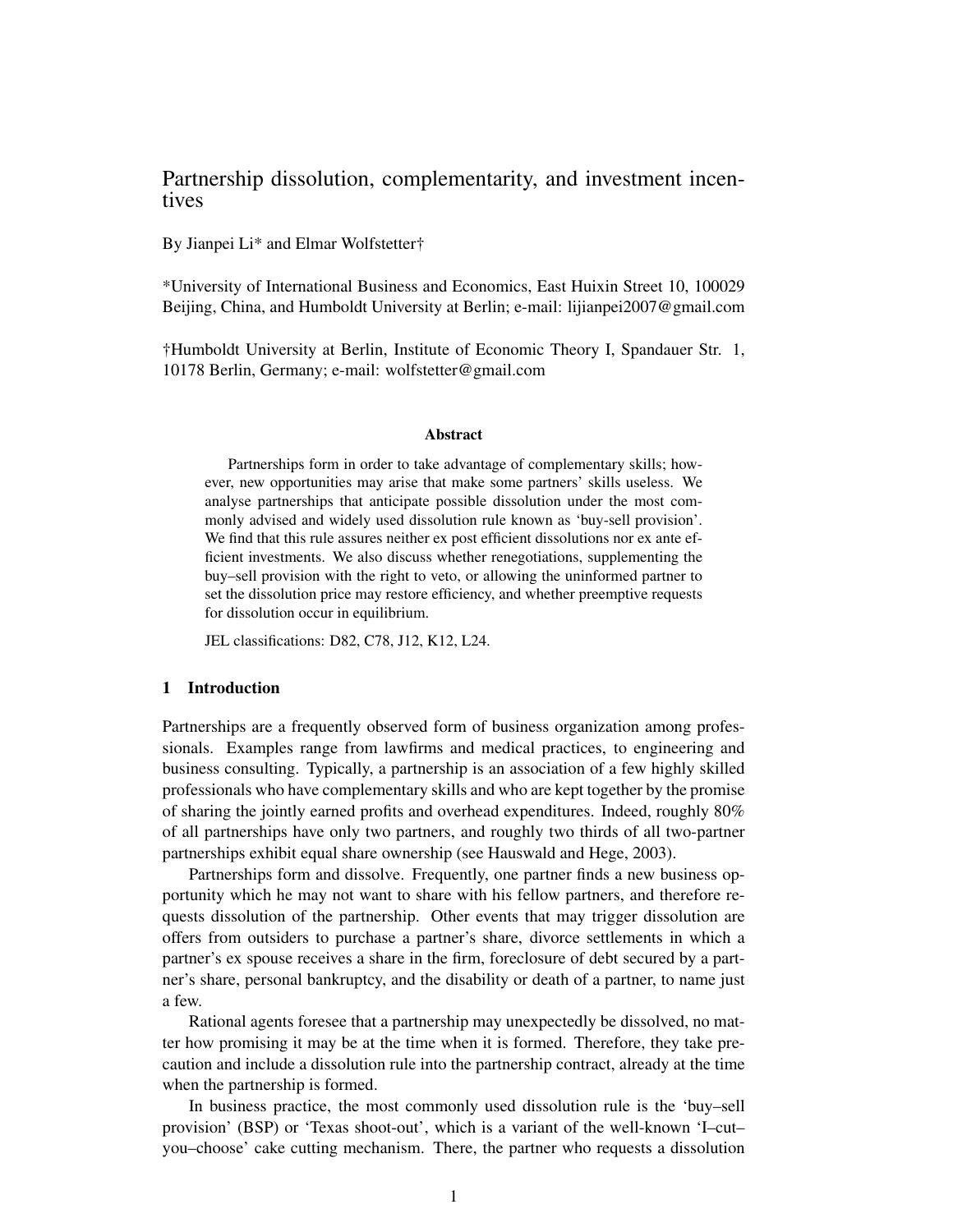must propose a price at which the other partner may either sell his share or buy the proposer's share. That rule is widely used in practice and recommended by legal advisors (see, for example, Mancuso and Laurence, 2003). Indeed, as Brooks and Spier (2004) report: "The importance of buy–sell agreements is now so broadly recognized that a lawyer's failure to recommend or include them in modern joint venture agreements is considered 'malpractice' among legal scholars and practitioners." Such mandatory provisions assure that a partnership is dissolved when it is called for and may avoid the cost of deadlocks, litigation, and lengthy court battles.

The present paper contributes to assess the efficiency properties of this common dissolution rule, by addressing the following questions:

- (i) If dissolution is requested, does BSP enssure that ownership is awarded to the partner who values it most?
- (ii) Does BSP enssure that dissolution is requested if and only if single ownership creates more value?
- (iii) Does BSP enssure that the partnership chooses efficient investment, maximizing the present value of the sum of the partners' gains?

The literature on partnership dissolution using BSP generally focuses on the first of these three efficiency issues. McAfee (1992) shows that BSP assures efficient assignment of single ownership under complete information. De Frutos and Kittsteiner (2008) extend this to two-sided incomplete information provided the right to propose dissolution is auctioned among partners. Brooks and Spier (2004) show that a mandatory buy–sell provision ensures that all potential gains from dissolution are realized when the partnership has common value and partners have asymmetric information.<sup>1</sup>

One limitation of the partnership dissolution literature is that it takes the characteristics of the partnership and the dissolution decision as given and looks only at the issue of who shall be awarded single ownership. It thus ignores the question of whether the partnership should be dissolved at all, and how dissolution rules shape the very formation of partnerships and investment incentives (see Wolfstetter, 2002).

The anticipation of a possible dissolution affects the joint investment in the partnership, and in turn, the choice of investment affects the dissolution decision. For example, if partners expect a dissolution to occur with high probability, they may attempt to minimize the losses of the partner who withdraws from the firm in the event of a break-up, by choosing a relatively low investment, which in turn contributes to make such a break-up even more likely. Alternatively, partners may decide to go the other extreme, and overinvest into assets that increase the gains from complementarity to such an extent that a dissolution is effectively precluded. Some degree of such overinvestment is often observed in business, and is a conspicuous feature in many marital partnerships.

The present paper attempts to extend the partnership dissolution literature by analyzing the interrelationship between investment and the dissolution decision. For this purpose we introduce a simple, explicit partnership model, in which partnerships

<sup>&</sup>lt;sup>1</sup> Another branch of the literature examines the existence of a dissolution rule that assures an efficient assignment of single ownership under various information structures. See Cramton et al. (1987), Fieseler et al. (2003), Jehiel and Pauzner (2006), Minehart and Neeman (1999), and Ornelas and Turner (2007).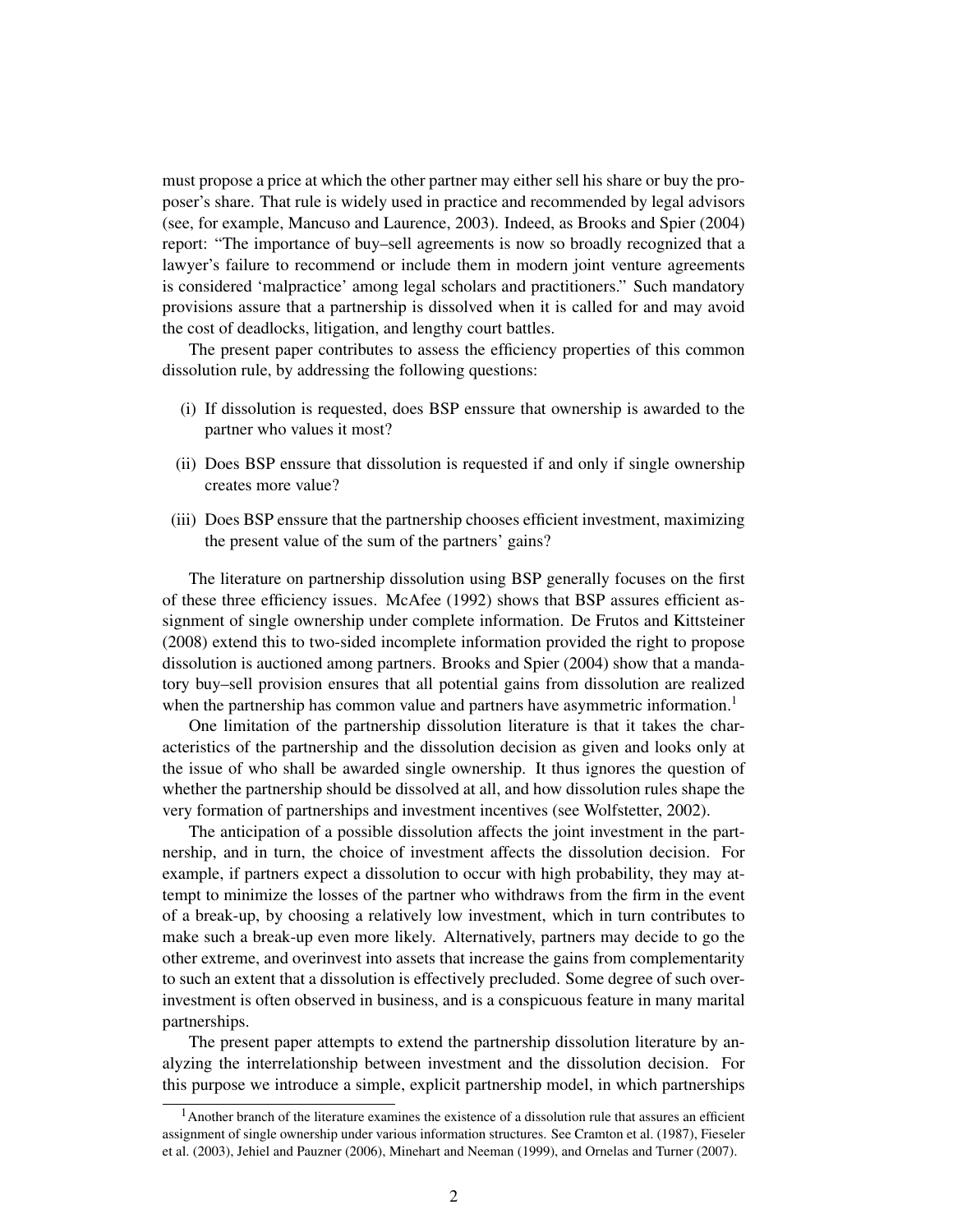form in order to take advantage of complementary skills, as in Farrell and Scotchmer (1988). However, new opportunities may arise that make partners' skills useless, and hence trigger a request for dissolution. Anticipating that possibility of a break-up, the partnership contract includes a dissolution rule which is typically a buy-sell provision. Investment in the partnership increases the gains from complementarity, yet makes potentially efficient dissolutions less likely.

Our main result is that BSP gives rise to inefficiency, either in the form of excessive dissolutions, combined with underinvestment, or in the form of efficient dissolutions, combined with overinvestment,<sup>2</sup> although, in the present framework, it ensures the efficient assignment of single ownership conditional on dissolution. If the uninformed partner is given the right to set the dissolution price, full efficiency can be achieved in a subgame perfect equilibrium. This depends, however, on assigning full bargaining power to the uninformed partner. We then proceed to show that inefficiency is greatly reduced with a much simpler mechanism, BSP with a right to veto.

In the legal literature, the BSP involves a 'partnership at will' that shall be dissolved if at least one partner calls for dissolution. Whereas the BSP supplemented with the right to veto involves a 'term partnership' which no partner can lawfully leave without the consent of his fellow partners (see National Conference of Commissioners on Uniform State Laws, 1997). However, one has to keep in mind that a contract can always be breached. Therefore, even a term partnership can be dissolved, although at the risk of litigation for damages.

We also examine whether renegotiations may restore efficiency, and find that they are not a remedy. As in the case of adding a right to veto to BSP, renegotiations may achieve efficiency for some parameter sets, however, they give rise to an additional hold–up problem, allowing the informed partner to further exploit the uninformed.

The plan of the paper is as follows. In Section 2 the model is presented. In Section 3, we characterize the efficient partnership contract, consisting of joint investment and a dissolution rule. This result is then used as a benchmark to assess the BSP in Section 4. We show that it gives rise to either excessive dissolutions, combined with underinvestment, or efficient dissolutions, combined with overinvestment. That inefficiency prevails even if one allows a partner to call for a preemptive breakup, as shown in Section 5. In Section 6 we check what happens if the uninformed partner is given the right to set the dissolution price. In Section 7 we add the right to veto, and show that this may restore efficiency. In Section 8, we analyse how renegotiations affect the equilibrium. Section 9 concludes.

# 2 The model

Suppose two risk-neutral agents set up an equal share partnership in order to take advantage of their complementary skills. Before they pool their resources, they sign a partnership contract  $\{I, D\}$  that prescribes the joint investment *I* and the BSP dissolution rule, *D*. Neither partner is capital constrained. Therefore, partners can agree ex

 $2$ This result relates to the literature on cooperative and selfish investment (see, for example, Che and Chung, 1999, Che and Hausch, 1999, Rogerson, 1992). The driving force of that literature is the externality of investment, while ours is the buy–sell provision combined with one–sided asymmetric information.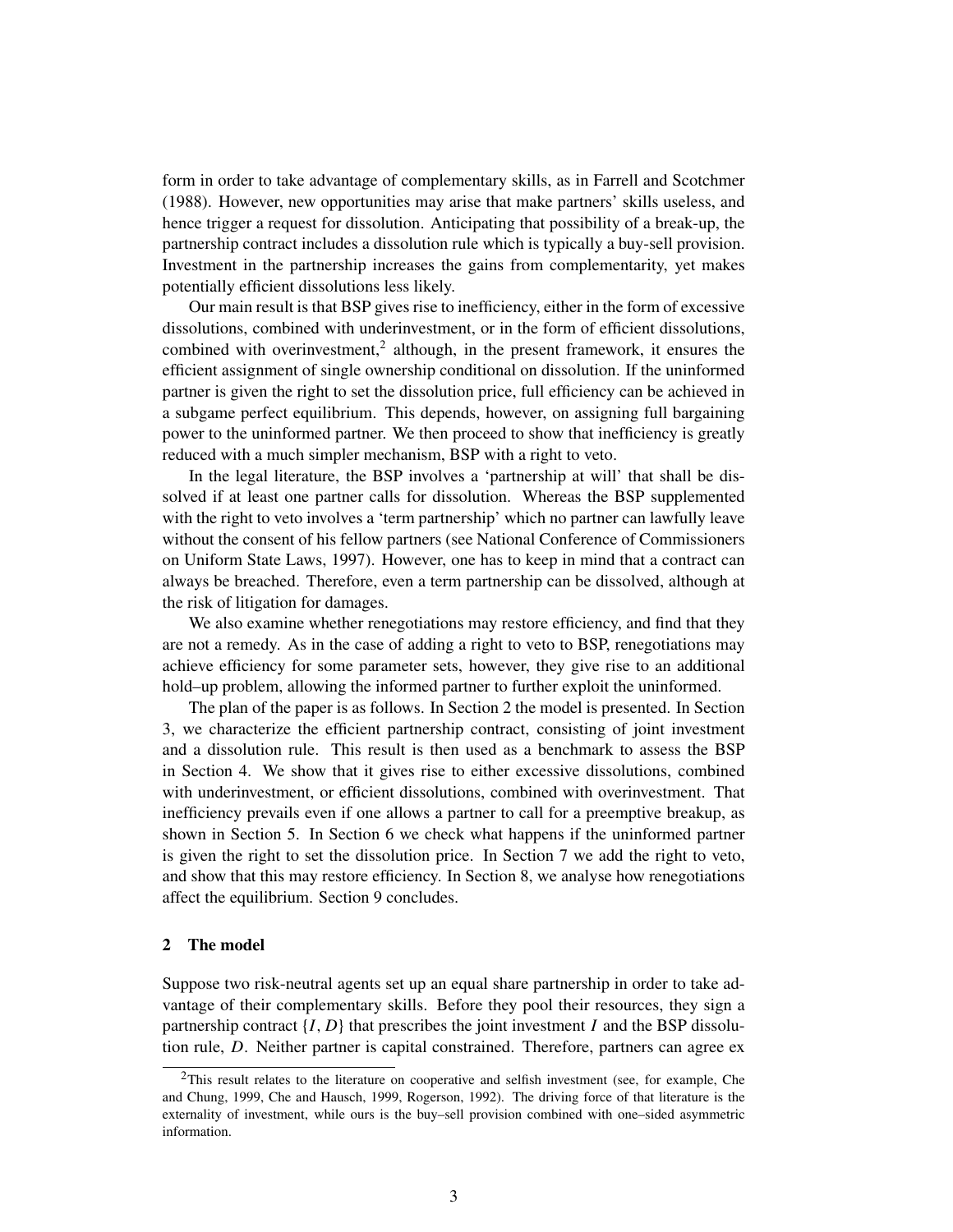ante on an investment policy that maximizes the total value of the partnership, without having to arrange side payments to account for unequal contributions to financing (which tend to occur if partners have different capital endowments).

After the partnership has been put in place, one randomly chosen partner finds a new business opportunity that may be incompatible with his partner's skill. This triggers a reconsideration of the partnership which may lead to its dissolution.

The partnership is modeled as a sequential game, as follows:

In stage one, the two partners write the contract  $\{I, D\}$ , set up the equal share partnership, and share the irreversible investment expenditure  $C(I)$ :  $C(I) := \frac{1}{2}$  $\frac{1}{2}I^2$ .

In stage two, nature draws one of the partners with equal probability, and endows him with a new business opportunity. The partner who has received the new business opportunity is referred to as partner 1; the other as partner 2. Partner 1 may request a break-up, which is then executed according to the dissolution rule *D*. Both partners know which role they have been assigned. And partner 2 is not allowed to call for a (preemptive) breakup (a possibility that is introduced later in Section 5).

The new opportunity gives rise to a profit shock  $\Pi \in \{0, \pi\}, \pi > 0$ , which is either compatible or incompatible with the partners' skills. It is described by three states of world,  $\Theta := \{th, nh, l\}$ , which are drawn from the commonly known probability distribution  $q_s := \Pr\{S = s\}, s \in \Theta$ . There, *h*, *l* indicate that the profit shock is either high,  $\Pi = \pi$ , or low,  $\Pi = 0$ , and *t*, *n* (mnemonic for 'team' resp. 'no team') indicate that the innovation is compatible resp. incompatible with the partner's skill. The realization of  $S \in \Theta$  is private information of partner 1.

If the partners stay together, each partner earns one half of the gross value of the firm,  $V_p(I, s)$ :<sup>3</sup>

$$
V_p(I,s) := \begin{cases} (1+\alpha)I + \pi & \text{if } s = th \\ (1+\alpha)I & \text{if } s \neq th \end{cases}
$$
 (1)

where  $\alpha > 0$  is a measure of the complementarity of the partners' skills.

Whereas, if the partnership is dissolved, the benefit of complementarity is lost, and the firm's value is either  $V_1(I, s)$  or  $V_2(I, s)$ , if partner 1, resp. partner 2, becomes single owner:

$$
V_1(I,s) := \begin{cases} I + \pi & \text{if } s \in \{th, nh\} \\ I & \text{if } s \in \{l\} \end{cases}
$$
 (2)

$$
V_2(I, s) := I, \quad \text{for all} \quad s \in \Theta. \tag{3}
$$

And the partner who exits has no benefit other than the transfer he receives in exchange for his ownership share.<sup>4</sup>

Therefore, if partner 1 contemplates dissolution, he faces a trade-off between giving up the benefit of complementarity and pocketing his new business opportunity alone.

<sup>&</sup>lt;sup>3</sup>The qualitative results do not change in the alternative specification,  $V_p(I, th) = (1 + \alpha)(I + \pi)$ , i.e., in which the complementarity applies also to the new opportunity.

<sup>&</sup>lt;sup>4</sup>This excludes that having entered into the partnership has created externalities such as knowledge spillovers which are common in high–tech partnerships.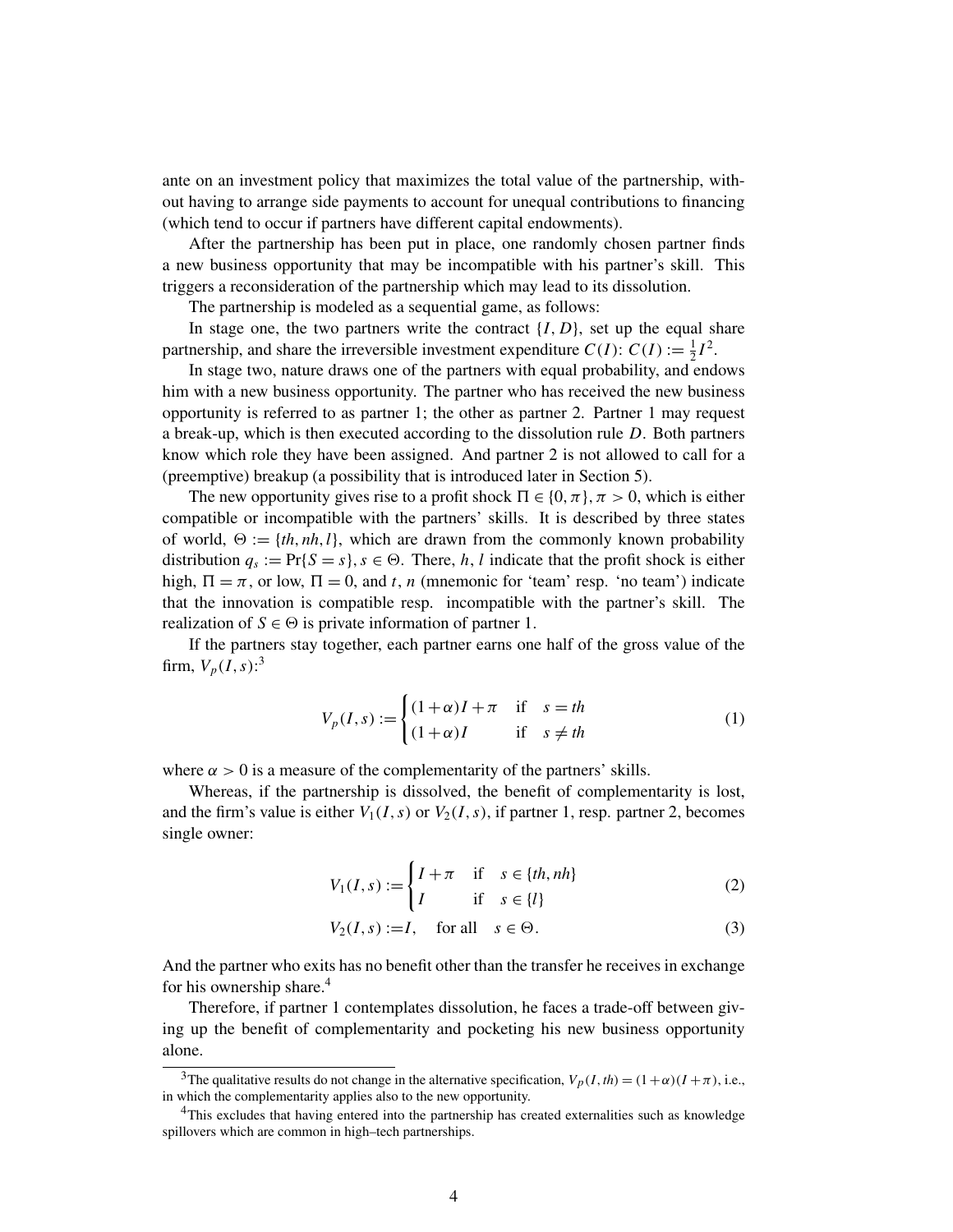The parameters  $(\pi, \alpha)$  are constrained as follows:

$$
\pi \ge \alpha \left( 1 + \alpha \left( 1 - \frac{1}{2} q_{nh} \right) \right) =: \tilde{\pi}(\alpha) \tag{4}
$$

$$
\alpha \ge \frac{\sqrt{2}-1}{1-q_{nh}-q_{th}} =: \tilde{\alpha}
$$
\n(5)

and  $q_s$ :  $\Theta \to [0, 1]$ ,  $\sum_{s \in \Theta} q_s = 1$ , has full support.

If (4) were not satisfied, it would never be efficient to break up. Constraint (5) is sufficient to ensure formation of the partnership if the partnership is dissolved only in either state *nh* or *nh* and *th*. Partnership dissolution is a meaningful issue only if both constraints are satisfied (the detailed proof is contained in the downloadable version of the technical Appendix).

As an illustration of the profit shock  $\Pi$ , suppose each partner has two skills, say  $(a_1, b_1)$ , and  $(a_2, b_2)$ ; skills  $a_1$  and  $a_2$  are complementary, which is why the partnership forms in the first place, whereas skills  $b_1$  and  $b_2$  are used only alone. Then, state *th* would represent a positive demand shock for the products produced by combining the skills  $a_1$  and  $a_2$  and for the product produced with skill  $b_1$  alone, whereas state *nh* represents a positive demand shock for the goods produced with skill  $b_1$  alone.

The assumption that partners not only know the identity of the partner who has the new business opportunity, but can also exclude partner 2 from proposing dissolution, may seem to be critical. However, as we show in Section 5, the result is essentially unaffected if one allows partner 2 to call for a preemptive breakup.

The conclusions of the paper also remain unchanged if one assumes continuous instead of binary distribution of  $\Pi$  as long as that distribution is common knowledge.

### 3 Benchmark: Efficient investment and dissolution

At the outset we mention some basic facts about efficient dissolution. First, if the partnership is dissolved, single ownership should be awarded to partner 1, because  $V_1(I,s) \geq V_2(I,s)$ . Second, dissolution is never efficient in states *th* and *l*. Third, in state *nh* dissolution is efficient if and only if investment is lower than the level

$$
\tilde{I} := \pi/\alpha,\tag{6}
$$

because for  $I = \tilde{I}$  the loss of complementarity gain,  $\alpha I$ , that results from dissolution, is equal to the gain from the new opportunity  $\pi$ . This suggests that by choosing a sufficiently high investment ('too-big-to-fail' policy), the partnership can always prevent a future dissolution.

Let  $\mu_i(s) := \text{Pr}\{\text{partner } i \text{ becomes single owner } | s\}, i \in \{1, 2\}.$  As a benchmark, the first-best dissolution rule and investment are characterized in the following Lemma.

*Lemma 1* The efficient dissolution rule,  $D^* := \{ \mu_1^* \}$  $\binom{1}{1}(s), \mu_2^*(s)$ , and joint investment, *I* ∗ , are

$$
\mu_1^*(nh) = 1, \quad \mu_1^*(s) = 0, \forall s \neq nh, \quad \mu_2^*(s) = 0, \forall s \in \Theta
$$
 (7)

$$
I^* := 1 + \alpha (1 - q_{nh}) < \tilde{I}.\tag{8}
$$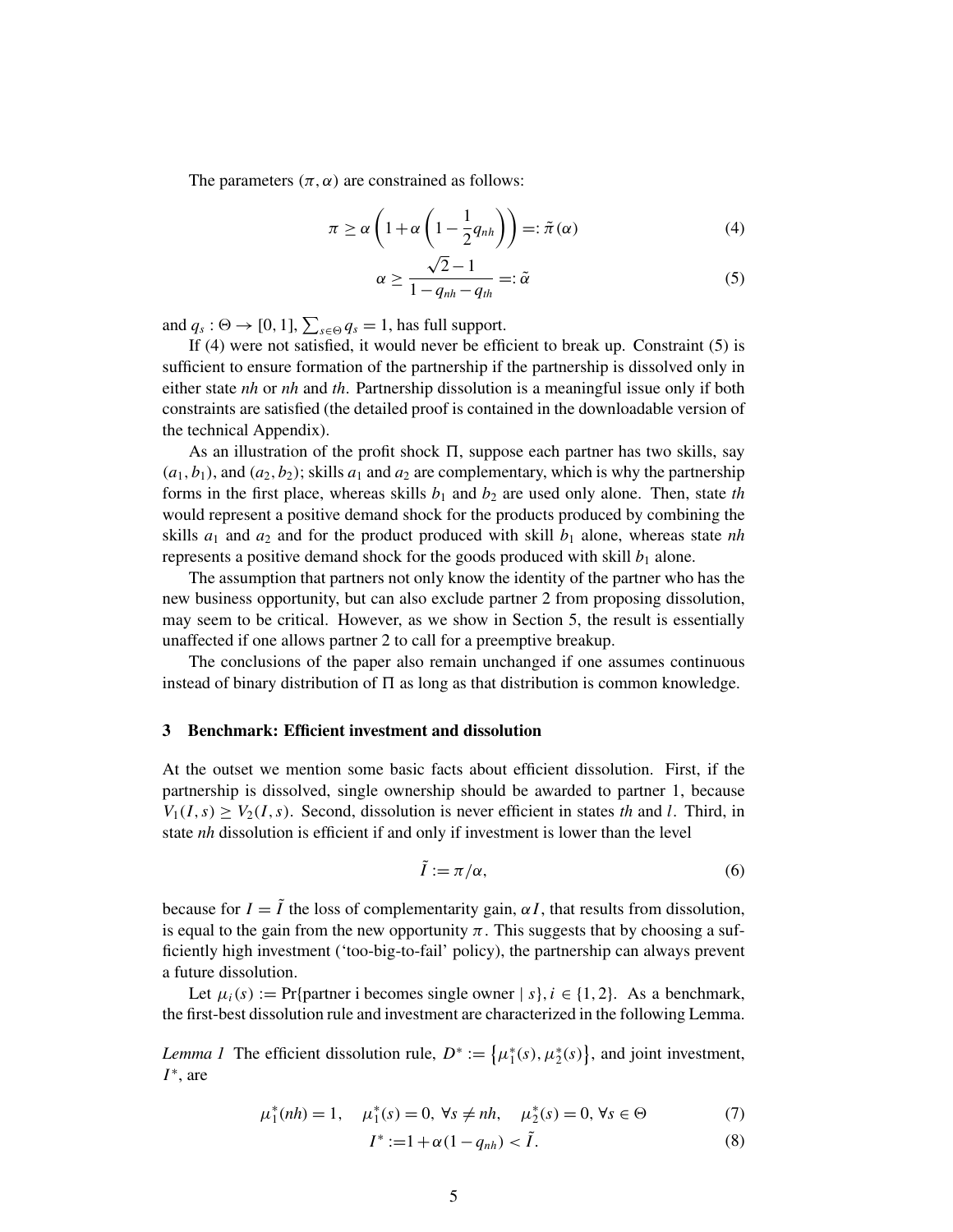*Proof* From the above explanation it follows immediately that  $\mu_2^*$  $x_2^*(s) = 0, ∀s$ , and

$$
\mu_1(I, s) = \begin{cases} 1 & \text{if } s = nh \text{ and } I \le \tilde{I} \\ 0 & \text{otherwise.} \end{cases} \tag{9}
$$

By assumption (4),

$$
\tilde{I} = \frac{\pi}{\alpha} \ge \frac{\tilde{\pi}(\alpha)}{\alpha} = 1 + \alpha \left( 1 - \frac{1}{2} q_{nh} \right) > 1 + \alpha \left( 1 - q_{nh} \right) = I^*.
$$
 (10)

Therefore, (9) and (10) imply that  $\mu_1(I^*, s) = \mu_1^*$  $_{1}^{*}(s).$ 

Finally, we confirm that the efficient investment level is indeed equal to *I* ∗ . Given the dissolution rule (9), the *ex ante* net value of the firm is

$$
V^*(I) := E_S[\mu_1(I, S) V_1(I, S) + (1 - \mu_1(I, S)) V_p(I, S)] - C(I)
$$
  
= 
$$
\begin{cases} (1 + \alpha)I + q_{th}\pi - \frac{I^2}{2} =: \psi_1(I) & \text{if } I \ge \tilde{I} \\ (1 + \alpha)I + (q_{th} + q_{nh})\pi - q_{nh}\alpha I - \frac{I^2}{2} =: \psi_2(I) & \text{if } I \le \tilde{I}. \end{cases}
$$
(11)

Due to (10), (4), and the strict concavity of  $\psi_1, \psi_2$ , one has

$$
I_1 := \arg \max_{I \geq \tilde{I}} \psi_1(I) = \max\{1 + \alpha, \tilde{I}\} \geq \tilde{I} > I^* = \arg \max_{I \leq \tilde{I}} \psi_2(I)
$$
  

$$
\psi_1(I_1) \leq \psi_1(1 + \alpha)
$$
  

$$
= \frac{(1 + \alpha)^2}{2} + q_{th}\pi + q_{nh} \left(\tilde{\pi}(\alpha) - \alpha \left(1 + \alpha \left(1 - \frac{1}{2}q_{nh}\right)\right)\right)
$$
  

$$
\leq \psi_2(I^*), \quad \text{since } \tilde{\pi}(\alpha) \leq \pi.
$$

Therefore,  $I = I^*$  is the maximizer of  $V^*(I)$ , as asserted.

We mention that the efficient allocation can be implemented by a call option, giving each partner the right to buy the other's share at a particular strike price, if partners can verify the state of the world in the event when they stay together.<sup>5</sup> However, the state of the world may not be verifiable. And it may be difficult to agree on a strike price, especially if, at the time when the partnership is formed, partners are subject to uncertainty concerning the state space and the relevant probability distribution. These may be some of the reasons why partnerships tend to prefer using a price-finding rule like the BSP that uses information available at the time of a dissolution instead of relying on the more fuzzy information available at the time of contracting.

# 4 Buy–sell provision

The partnership contract includes a buy–sell provision. If a partner calls for dissolution, he must quote a price; then, the other partner has the option to either sell his share or buy the proposer's share at that stipulated price. We analyse the resulting partnership game, and find the perfect equilibrium partnership contract.

<sup>&</sup>lt;sup>5</sup>The use of such options has been proposed in a somewhat different context by Grossman and Hart (1986) and Nöldeke and Schmidt (1998).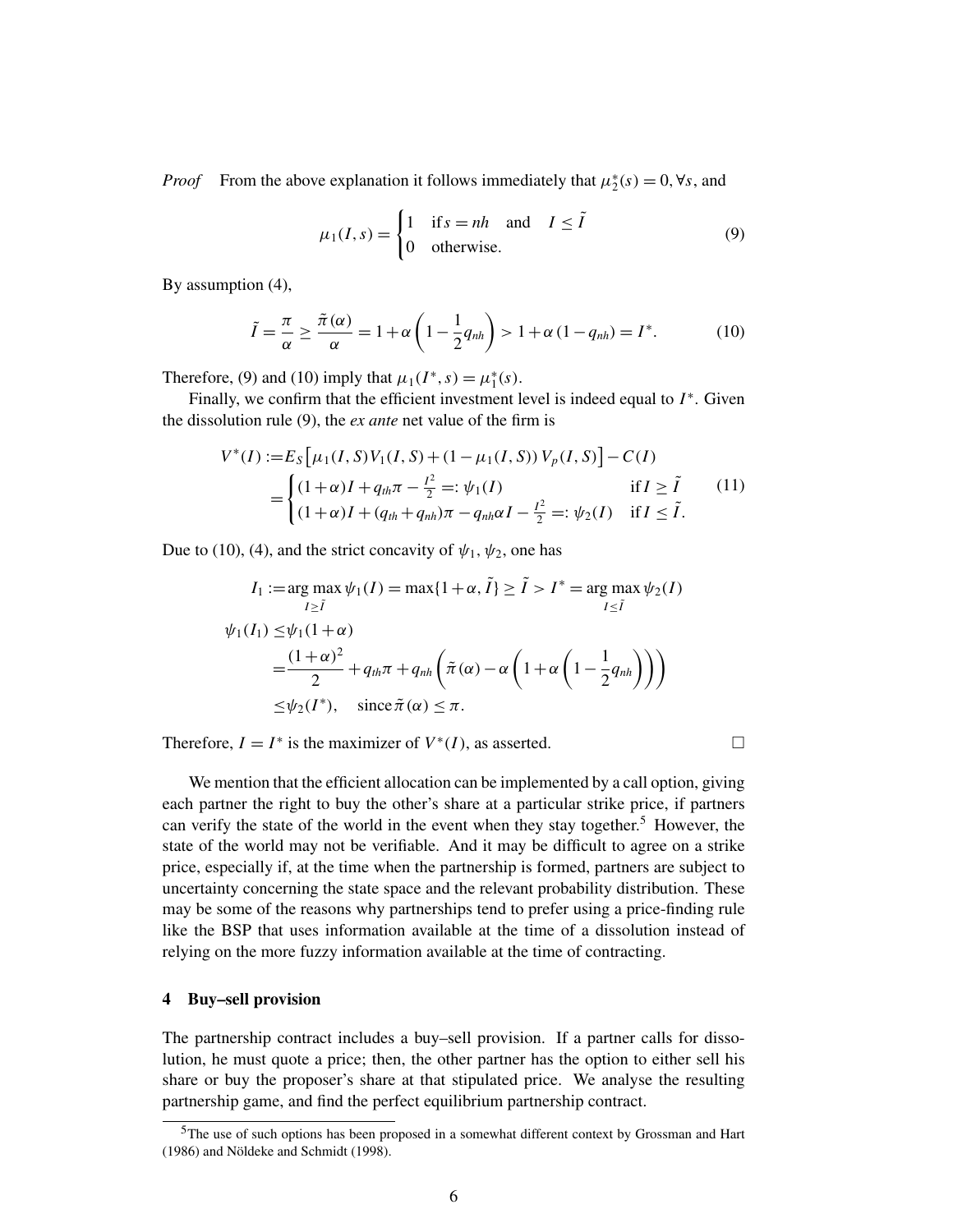Following Samuelson (1984), we let the partner with more information be the proposer; this guarantees that the assignment of single ownership always maximizes the firm's value. This assumes that the occurrence of the new business opportunity can be documented with hard evidence. Since this may not always apply, we will also explore what happens if there is no evidence and partner 2 may preemptively call for dissolution (see Section 5).

## 4.1 Dissolution subgame equilibrium

After the joint investment has been made, and the state of the world  $s \in \Theta$  has been realized and privately observed by partner 1, the two partners play the dissolution subgame. That game depends critically on the level of investment. As one would expect, if investment is very high, a dissolution is effectively precluded ('too–big–to– fail' policy), whereas a low level of investment gives rise to excessive dissolutions.

The strategies of partner 1 are denoted by  $\sigma_1(I,s) := (\tau_1(I,s), p(I,s))$ , where  $\tau_1(I,s) := \Pr{\text{propose} \mid I, S = s\},\$  and  $p(I,s)$  is the price quoted if a breakup is proposed in state *s*. In turn, the strategy of partner 2 is his buy–sell decision, contingent upon the quoted price p, denoted by  $\sigma_2(p) := \Pr\{\text{sell} \mid p\}$ , where it is understood that  $1 - \sigma_2(p) = Pr\{buy | p\}.$ 

The solution of the dissolution subgame is explained in the following Lemmas.

*Lemma* 2 Partner 2 sells if and only if  $p \ge p^* := I/2$ , and partner 1 quotes the price  $p(s) = p^*$ , if he proposes dissolution.

*Proof* Suppose partner 1 has proposed dissolution and quoted the price *p*. If partner 2 buys, he earns the payoff  $V_2(I,s) - p = I - p$ , whereas if he sells he earns *p*. Therefore, he sells if and only if  $p \geq I/2$ . In turn, if partner 1 buys at price  $p^*$  he earns *V*<sub>1</sub>(*I*, *s*)−  $p^*$  ≥  $\frac{1}{2}$  $\frac{1}{2}$ , whereas if he sells at price  $p < p^*$  he earns only  $p < \frac{1}{2}$  $\frac{1}{2}$ . Therefore, if he proposes, he quotes the price  $p = p^*$ .

Lemma 2 says that when partner 1 proposes dissolution, he quotes a price that makes partner 2 indifferent between buying and selling. His information advantage allows him to extract the entire rent from dissolution. However, whether he indeed proposes dissolution depends on the level of investment.

*Lemma 3* The dissolution subgame has the following equilibrium:

$$
\sigma_1(I,s) = (p^*, \tau_1(I,s)), \tau_1(I,s) = \begin{cases} 1 & \text{if } s \in \Theta_1(I) \\ 0 & \text{otherwise} \end{cases}
$$
 (12)

$$
\sigma_2(p) = \begin{cases} 1 & \text{if } p \ge p^* \\ 0 & \text{otherwise.} \end{cases}
$$
 (13)

where 
$$
\Theta_1(I) = \begin{cases} \emptyset & \text{if } I \ge 2\tilde{I} \\ \{\text{nh}\} & \text{if } I \in [\tilde{I}, 2\tilde{I}) \\ \{\text{nh}, \text{th}\} & \text{if } I \in [0, \tilde{I}) \end{cases}
$$
 (14)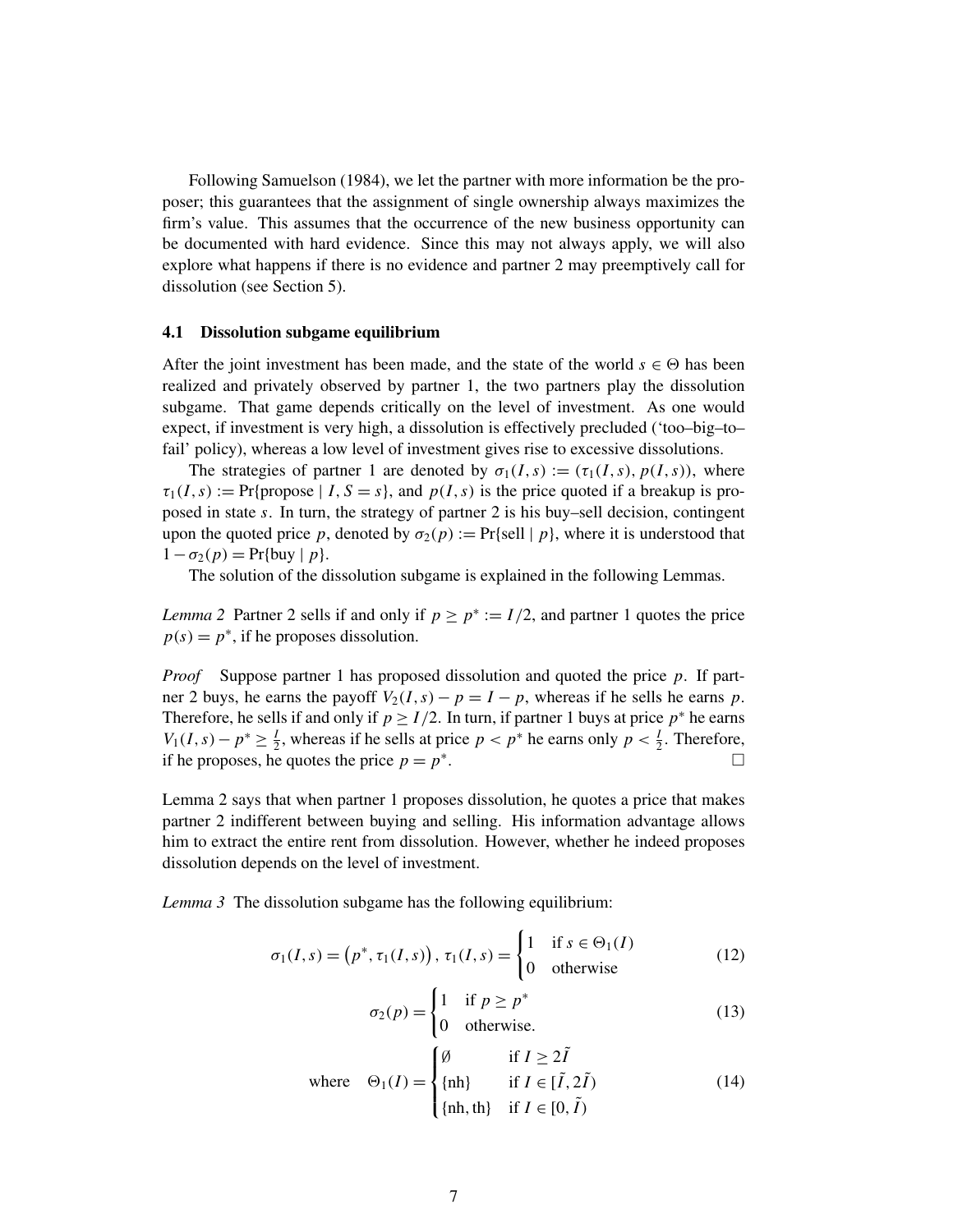*Proof* The equilibrium strategy  $\sigma_2(p)$  and equilibrium price  $p^*$  have already been established in Lemma 2. To confirm that  $\tau_1(I,s)$  is part of partner 1's equilibrium strategy, note that

$$
\frac{1}{2}V_P(I, th) \geq V_1(I, th) - \frac{I}{2} \iff I \geq \tilde{I}
$$
  

$$
\frac{1}{2}V_P(I, nh) \geq V_1(I, nh) - \frac{I}{2} \iff I \geq \tilde{2}\tilde{I}
$$

Under the buy–sell provision the partnership is always dissolved when partner 1 proposes dissolution. Therefore,  $\tilde{I}$  can be interpreted as the smallest investment that deters dissolution in state  $s = th$ , and  $2\tilde{I}$  as the smallest investment that deters dissolution in all states. In other words,  $I > 2\tilde{I}$  is a 'too-big-to-fail' policy. When investment is high, the opportunity cost of dissolving the partnership becomes high as the price partner 1 must quote in equilibrium is increasing in *I*.

#### 4.2 Perfect Bayesian Nash equilibrium

To find the Perfect Bayesian Nash equilibria of the entire game, we compute the *ex ante* net value of the firm, for all choices of *I*, using the corresponding equilibrium of the above subgame (recall the definitions of  $\psi_1, \psi_2$  in (11)):

$$
V(I) := E_S [\tau_1(I, S) V_1(I, S) + (1 - \tau_1(I, S)) V_p(I, S)] - C(I)
$$
  
= 
$$
\begin{cases} \psi_1(I) & \text{if } I \ge 2\tilde{I} \\ \psi_2(I) & \text{if } I \in [\tilde{I}, 2\tilde{I}) \\ \psi_3(I) := \psi_2(I) - q_{th}\alpha I & \text{if } I \in [0, \tilde{I}) \end{cases}
$$
(15)

Let  $\hat{I}$  be the maximizer of  $\psi_3(I)$  on  $[0, \tilde{I})$ . In a first step we show that equilibrium investment is equal to either one of two levels, either  $\hat{I}$  or  $\tilde{I}$ , which also implies that neither efficient investment nor the 'too-big-to-fail' investment level is part of the equilibrium.

*Lemma 4* The equilibrium investment is  $I \in \{\hat{I}, \tilde{I}\}\,$ , where

$$
\hat{I} = \underset{I \in [0,\tilde{I})}{\arg \max} \psi_3(I) = 1 + \alpha - (q_{nh} + q_{th})\alpha < I^* < \tilde{I}.\tag{16}
$$

*Proof* The equilibrium investment is the maximizer of either  $\psi_3$  on [0,  $\tilde{I}$ ) or  $\psi_2$  on  $[\tilde{I}, 2\tilde{I})$  or  $\psi_1$  on  $[2\tilde{I}, +\infty)$ . All three functions,  $\psi_3$ ,  $\psi_2$ ,  $\psi_1$  are strictly concave.

First, note that  $\hat{I}$  is the maximizer of  $\psi_3$  on its domain, because  $\psi'_3$  $y_3'(\hat{I}) = 0$ , and (using (10))

$$
\hat{I}=1+\alpha-(q_{nh}+q_{th})\alpha<1+\alpha-q_{nh}\alpha=I^*<\tilde{I}.
$$

Second,  $\tilde{I}$  is the maximizer of  $\psi_2$  on its domain, since  $\psi_2'$  $y_2'(\tilde{I}) < 0.$ Third,  $2\tilde{l}$  is the maximizer of  $\psi_1$  on its domain, since  $\psi_1$  $\sum_{1}^{2} (2I)^{2} < 0.$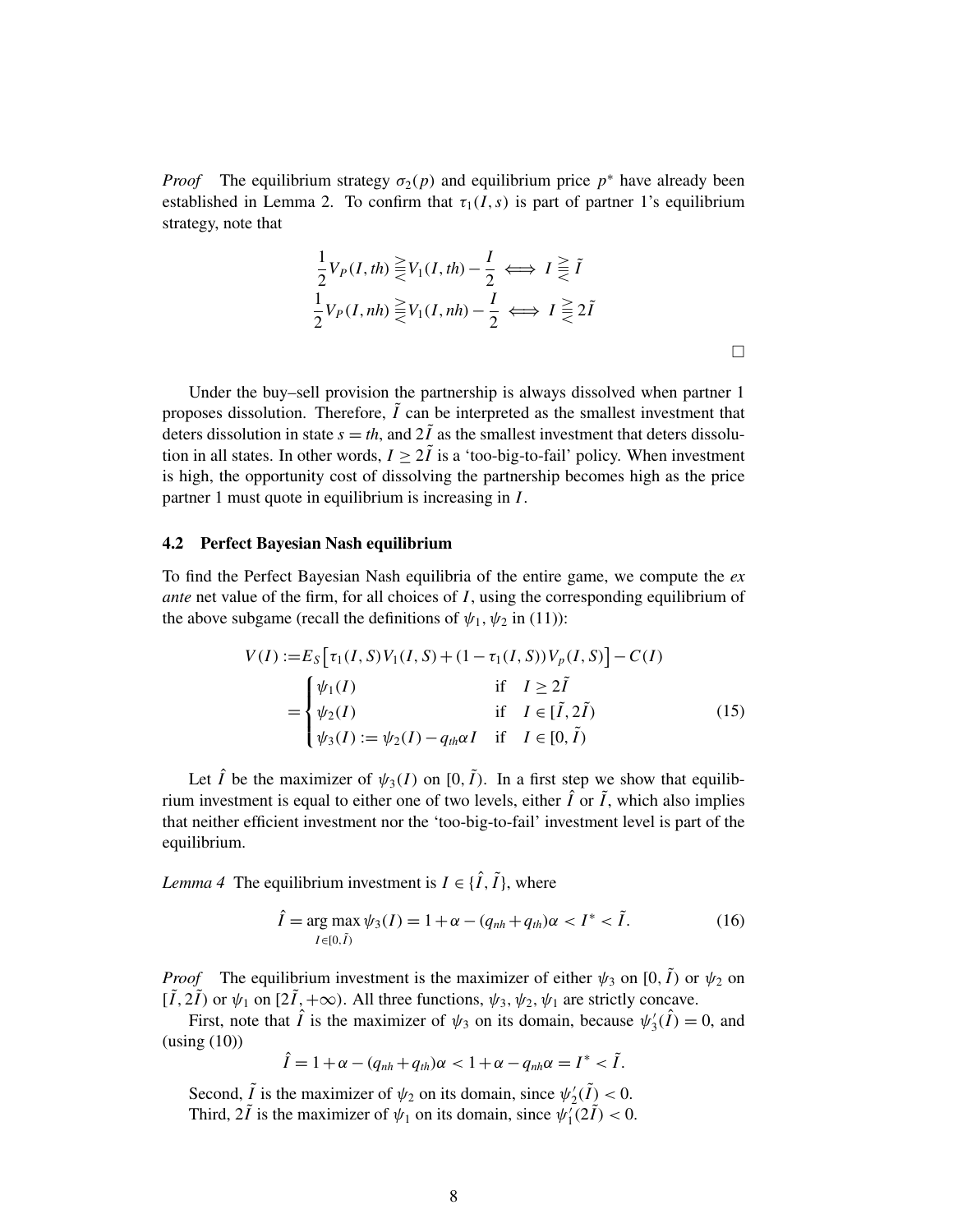Finally, observe that:

$$
\psi_3(\hat{I}) - \psi_1(2\tilde{I}) = \frac{4\pi}{2\alpha^2} \left(\pi - \alpha(1 + \alpha - \frac{1}{2}q_{nh}\alpha)\right) + \frac{1}{2}(1 + q_l\alpha)^2
$$
  

$$
\geq \frac{1}{2}(1 + q_l\alpha)^2 > 0, \text{ by (4)}
$$

Therefore,  $I = 2\tilde{I}$  is dominated by  $I = \hat{I}$ .

From Lemma 4 we see that the efficient investment  $I^*$  coincides with  $\hat{I}$  and is the optimal investment only if  $q_{th} = 0$ . Otherwise, the chosen investment level is equal to either  $\hat{I}$  or  $\tilde{I}$ . If  $I^*$  is chosen, according to Lemma 3, the partnership will be dissolved in states *th* and *nh*. Anticipating this, investing  $I^*$  is dominated by the lower investment  $\hat{I}$ . However, if the complementarity between the two partners is large and  $\pi$  is relatively small, the partners may find it optimal to deter dissolution and exploit complementarity in state *th* by investing more than *I* ∗ . Nevertheless, the 'too–big–to–fail' policy is never optimal because it makes the opportunity cost of dissolution so high that it completely precludes the chance of making use of a good outside option even in the state *nh*.

*Lemma 5* The equilibrium investment is

$$
I = \hat{I} \iff (\pi, \alpha) \in \mathcal{P}_+ := \{ (\pi, \alpha) \mid \pi \ge \max \{ \pi_0(\alpha), \tilde{\pi}(\alpha) \} \}
$$
  

$$
I = \tilde{I} \iff (\pi, \alpha) \in \mathcal{P}_- := \{ (\pi, \alpha) \mid \tilde{\pi}(\alpha) \le \pi < \max \{ \pi_0(\alpha), \tilde{\pi}(\alpha) \} \},
$$

with  $\pi_0(\alpha)$  as defined in equation (17).

*Proof* To determine whether  $\hat{I}$  or  $\tilde{I}$  is optimal, compute the payoff difference

$$
\xi(\pi) := \psi_3(\hat{I}) - \psi_2(\tilde{I})
$$
  
=  $\frac{1}{2\alpha^2} (\pi^2 - 2\pi\alpha (1 + (1 - q_{nh})\alpha) + \alpha^2 (1 + (1 - q_{th} - q_{nh})\alpha)^2)$ 

The following equation implicitly defines the set of parameters ( $\pi, \alpha$ ) for which  $\xi(\pi) =$ 0:

$$
\pi_0(\alpha) := \tilde{\pi}(\alpha) - \frac{1}{2} q_{nh} \alpha^2 + \sqrt{q_{th} \alpha^3 (2 + 2\alpha - 2q_{nh} \alpha - q_{th} \alpha)}.
$$
 (17)

Since  $\xi$  is increasing in  $\pi$  for all feasible parameters,  $\pi \geq \tilde{\pi}(\alpha)$ , it follows immediately that  $\hat{I}$  is optimal if and only if  $\pi \geq \pi_0(\alpha)$  and  $\pi \geq \tilde{\pi}(\alpha)$ .

The two parameter sets,  $\mathcal{P}_+$ ,  $\mathcal{P}_-$  are illustrated in Fig. 1. There, the area under the dotted curve and to the left of the vertical line  $\alpha = \tilde{\alpha}$  is the set of parameters that are not feasible (due to the constraints (4) and (5)), the area below the solid and at or above the dotted curve is the parameter set  $\mathcal{P}_-$ , and the area at and above the solid curve is  $\mathcal{P}_+.$ 

Lemma 5 is intuitively appealing. For a given  $\alpha$ , if  $\pi$  is sufficiently big, becoming a single owner is attractive to partner 1, which implies that the partnership is dissolved with high probability. This leads to a low level of investment  $(\hat{I} < I^*)$ . In contrast, if  $\pi$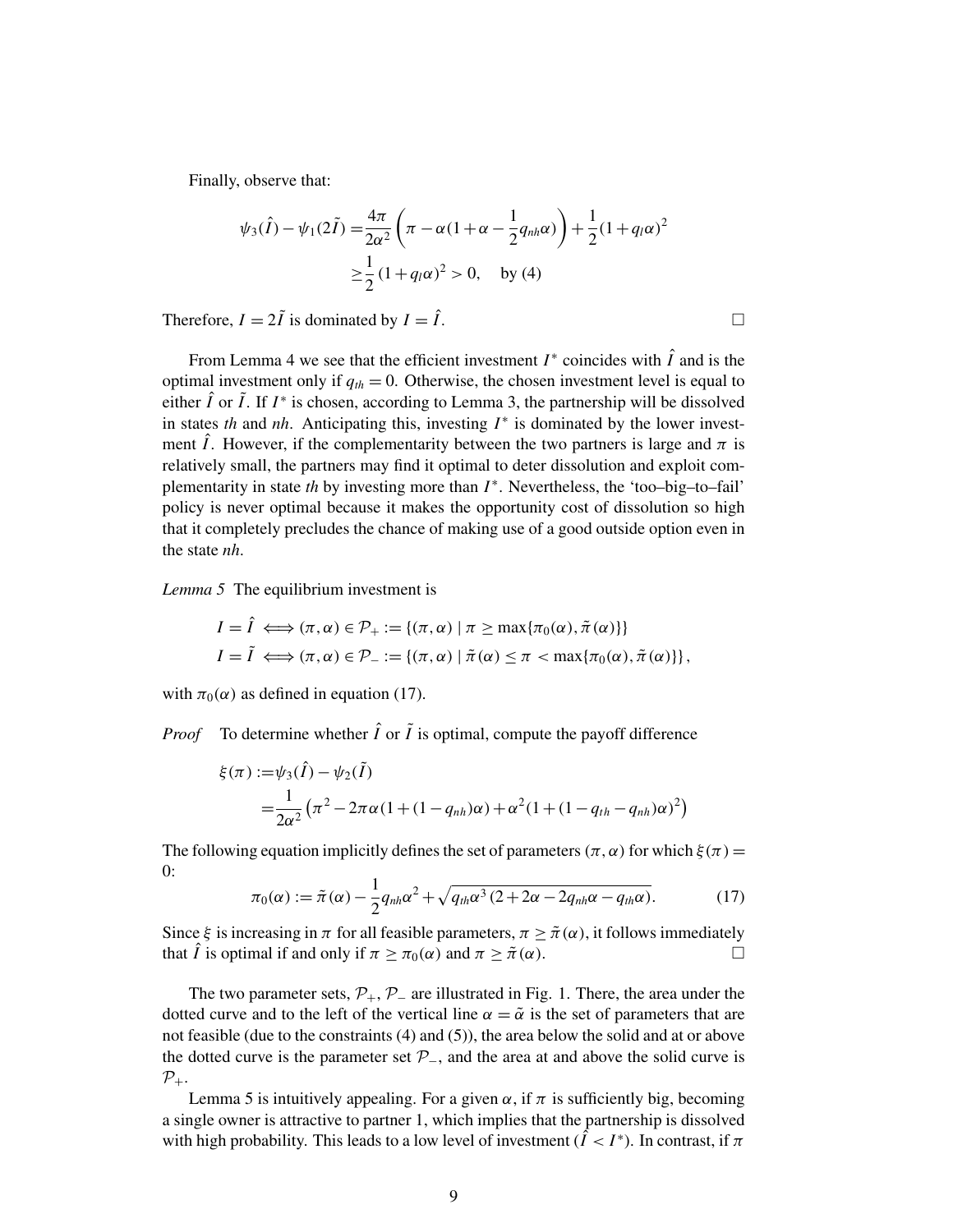

Fig. 1: Parameter sets  $P_+$ ,  $P_-$  for  $(q_{th}, q_{nh}) = (0.5, 0.25)$ 

is relatively small, retaining the partnership is more attractive to partner 1; as a result the equilibrium investment level is high  $(\tilde{I} > I^*)$ .

Combining Lemmas 3–5, and recalling from Lemma 1 that efficiency means  $I =$ *I*<sup>\*</sup> and dissolution if and only if  $s = nh$ , we conclude:

*Proposition 1* The perfect equilibrium exhibits:

- (i) Excessive dissolutions (in  $s \in \{nh, th\}$ ) and underinvestment,  $I = \hat{I} < I^*$ ,  $\forall (\pi, \alpha) \in$  $\mathcal{P}_+$ .
- (ii) Efficient dissolutions and overinvestment,  $I = \tilde{I} > I^*$ ,  $\forall (\pi, \alpha) \in \mathcal{P}_-$ .

We close this subsection with two examples:

- (i) Let  $\alpha = 3$ ,  $\pi = 16$ ,  $q_{nh} = 0.5$ ,  $q_{th} = 0.25$ . This leads to excessive dissolutions, combined with underinvestment (illustrated in Fig. 2 on the left).
- (ii) Let  $\alpha = 3$ ,  $\pi = 12$ ,  $q_{nh} = 0.5$ ,  $q_{th} = 0.25$ . This leads to efficient dissolutions, combined with overinvestment (illustrated in Fig. 2 on the right).

The two examples differ only with regard to the magnitude of  $\pi$ . For the given  $\alpha = 3$ , the  $\pi$  in the second example is relatively small; this makes it optimal for the partners to make an investment higher than *I* ∗ in order to deter dissolution and exploit the complementarity in state *th*.

### 5 What if the uninformed partner may 'preempt'?

We assumed so far that partners not only know the identity of the partner who has the new business opportunity, but can also exclude partner 2 from proposing dissolution. We now digress and show how the analysis changes if partner 2 cannot be excluded, for example because the evidence that indicates who has the new opportunity is not verifiable in court.

The main conclusion will be that the parameter set for which partnerships are feasible becomes more restrictive; however, if a partnership is feasible and generates higher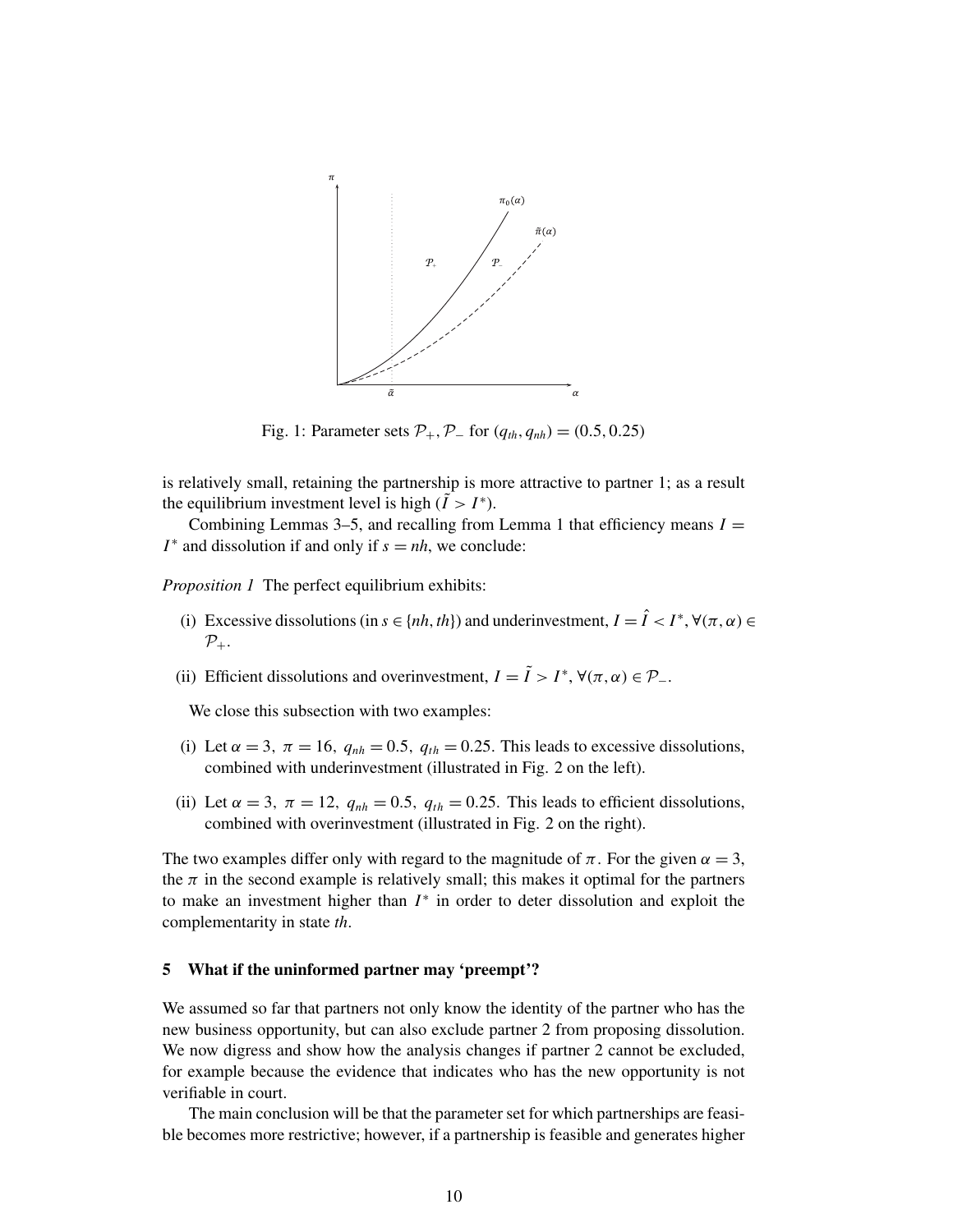

Fig. 2: Excessive dissolution/underinvestment (left); efficient dissolution/overinvestment (right)

payoffs than going alone, the uninformed partner generally does not preempt and the solution of the game is as in Proposition 1.

The rules of the dissolution subgame are now specified as follows:

- (i) Both partners simultaneously choose their dissolution strategy  $(\tau_i, p_i)$ .
- (ii) If at least one partner proposes dissolution, the partnership is dissolved.
- (iii) If both partners propose dissolution, i.e. if  $\tau_1 = \tau_2 = 1$ , the higher price offer is declared the strike price of the buy-sell option,  $p = max\{p_1, p_2\}$ , and the partner who proposed the lower price is granted the buy-sell option; if they tie, the option is assigned at random.
- (iv) If only one partner proposes dissolution, the other partner is granted the buy-sell option, as in the previous section.

*Lemma 6* If partner 2 proposes dissolution, then  $p_2 = \frac{I + \pi}{2}$  $\frac{+\pi}{2}$ .

*Proof* Evidently,  $p_2 = \frac{I + \pi}{2}$  $\frac{1}{2}$  is the highest price at which partner 1 is ready to buy in the events  $s \in \{th, nh\}$ . In order to induce partner 1 to sell, the price would have to exceed  $\frac{I+\pi}{2}$ , and buying at such a price is less profitable for partner 2 than selling at  $p_2 = \frac{I + \pi}{2}$ 2 . The contract of the contract of the contract of the contract of  $\Box$ 

*Lemma* 7 If  $I \geq 2\tilde{I}$  ('too-big-to-fail' policy), then in equilibrium no partner will call for dissolution, i.e.  $\tau_1(s) = 0$ ,  $\forall s$  and  $\tau_2 = 0$ .

*Proof* We have already shown that it is not in the interest of partner 1 to call for dissolution in this case (see Lemma 3). Suppose partner 2 unilaterally calls for dissolution with  $p_2 = \frac{I + \pi}{2}$  $\frac{2\pi}{2}$  (by Lemma 6). Call the associated payoff  $u_2(\tau_2 = 1)$  and the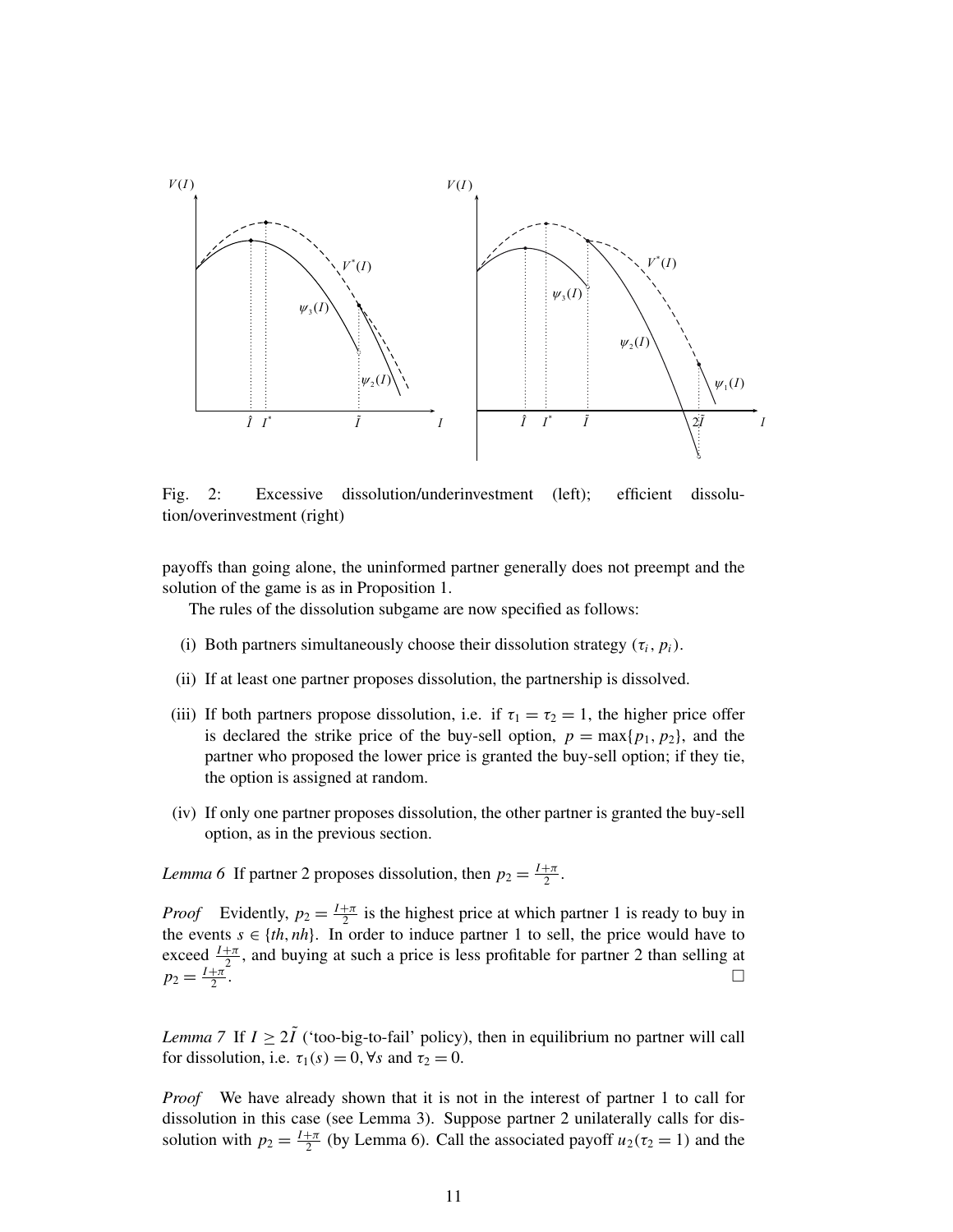payoff from not calling for dissolution  $u_2(\tau_2 = 0)$ . But then,

$$
u_2(\tau_2 = 0) - u_2(\tau_2 = 1) \ge \frac{\pi}{2} (1 + q_{th} + 2q_l) > 0,
$$
\n(18)

which is a contradiction.  $\Box$ 

*Lemma 8* If, in equilibrium, either 1)  $\tau_2 = 1$  and  $I < 2\tilde{I}$ , or 2)  $I \ge 2\tilde{I}$ , then going alone payoff dominates joining the partnership, in which case the partnership will not form.

*Proof* If  $\tau_2 = 1$ , the partnership dissolves with certainty. In this case it is obviously better to not join the partnership, because the investment cost is subadditive and thus joining the partnership does not pay if the complementarity benefit is never achieved.

 $I > 2\tilde{I}$  is payoff dominated by  $I = 2\tilde{I}$ , and therefore does not occur in equilibrium.

If  $I = 2\tilde{I}$ , the partnership will never dissolve, by Lemma 7. Denote the expected gain from joining the partnership that chooses  $I = 2\tilde{I}$  by  $u_p$  and that from going alone and choosing the associated optimal investment (which is  $I = 1$ ) by  $u_a$ , one finds:

$$
u_{a} - u_{p} = \frac{1}{2} (1 + (q_{nh} + q_{th})\pi) - \frac{1}{2} \left( (1 + \alpha)2\tilde{I} + q_{th}\pi - \frac{1}{2} (2\tilde{I})^{2} \right)
$$
  
= 
$$
\frac{2\pi^{2} + \alpha^{2} - 2\pi\alpha - 2\pi\alpha^{2} + \pi q_{nh}\alpha^{2}}{2\alpha^{2}}, \text{ by } \tilde{I} = \frac{\pi}{\alpha}
$$
  

$$
\geq \frac{2\pi^{2} + \alpha^{2} - 2\pi\alpha - 2\pi\alpha^{2} + \pi (2\alpha(1 + \alpha) - 2\pi)}{2\alpha^{2}}, \text{ by (4)}
$$
  
= 
$$
\frac{1}{2} > 0.
$$

We conclude that going alone payoff dominates joining the partnership.  $\Box$ 

*Proposition 2* If, in equilibrium, the partnership forms, partner 2 never calls for dissolution ( $\tau_2 = 0$ ) and the equilibrium solution is the same as in the game where only partner 1 is permitted to propose. A sufficient condition is (4) combined with  $q_l \geq 1/2$ .

*Proof* From the above Lemmas it follows immediately that  $\tau_2 = 0$  is a necessary condition for joining a partnership. In Appendix 1 we show in detail for which parameters  $\tau_2 = 0$  is indeed part of the equilibrium.

# 6 What if the uninformed partner sets the dissolution price?

In this section, we consider whether efficiency may be restored by separating the right of proposing dissolution and that of setting the dissolution price. For this purpose, we now consider the alternative specification of BSP where partner 2 sets the dissolution price, after partner 1 has proposed dissolution, and partner 1 can either accept or reject. The exact rules of the dissolution subgame are:<sup>6</sup>

<sup>6</sup>This alternative specification of BSP was suggested by an anonymous referee.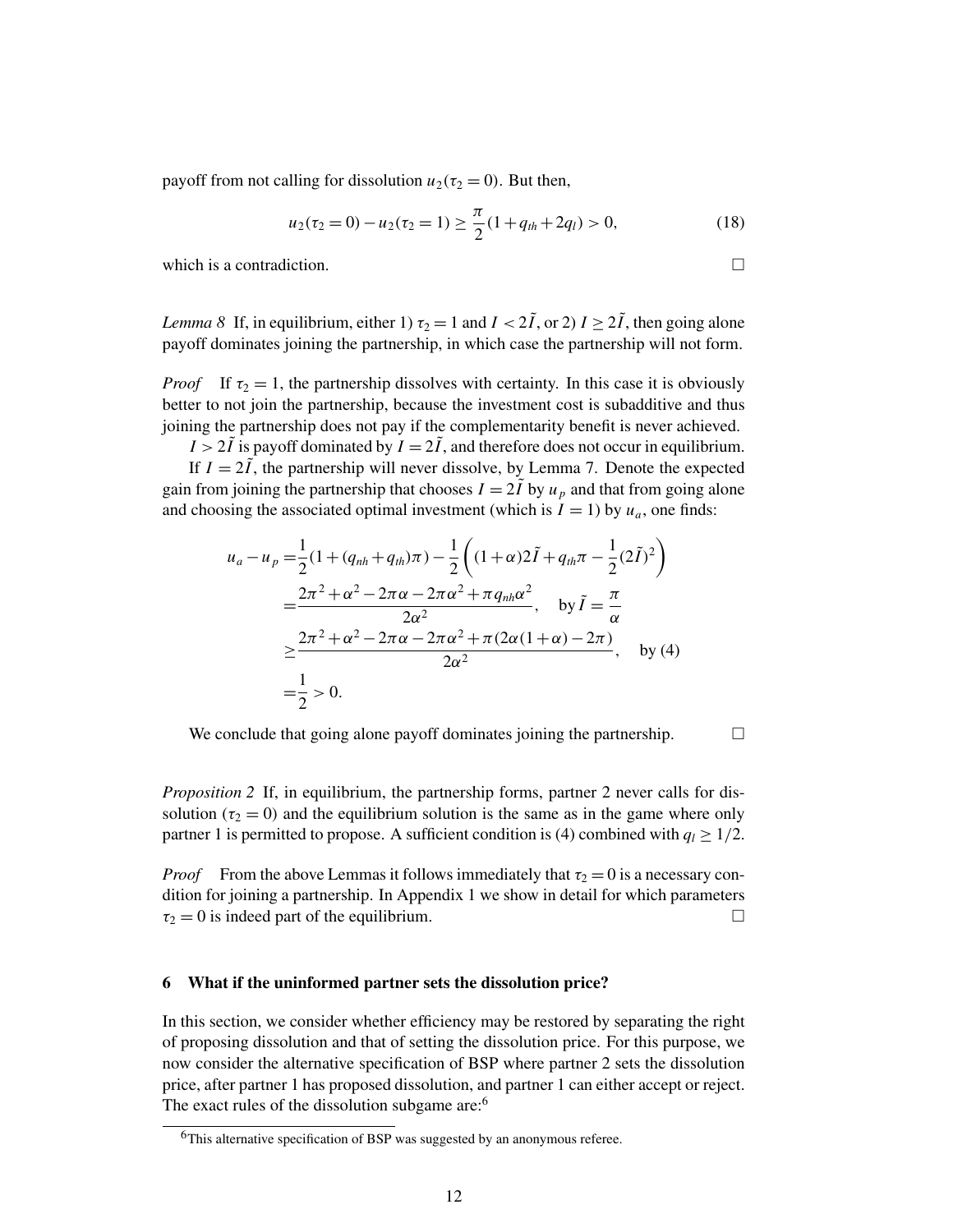- (i) Partner 1 proposes dissolution.<sup>7</sup>
- (ii) Partner 2 sets the dissolution price *p*.
- (iii) Partner 1 decides whether to accept the dissolution price or not. If he rejects, the game ends and the partnership remains; if he accepts, the game proceeds to the next stage.
- (iv) Partner 2 either buys partner 1's share or sells his own share to partner 1 at the dissolution price *p*.

Similarly to equilibrium of the standard BSP, the equilibrium of the dissolution subgame depends on *ex ante* investment.

*Lemma 9* The dissolution subgame of the modified BSP has the following equilibrium: If  $I \geq \tilde{I}$ , partner 1 does not propose dissolution. If  $I < \tilde{I}$ , partner 1 proposes dissolution in all states. Partner 2 sets the dissolution price  $p = \frac{1}{2}$  $\frac{1}{2}(1-\alpha)I + \pi := \bar{p}_2$ which is accepted by partner 1 if and only if the state is *nh*; partner 2 sells his share if partner 1 accepts the proposed dissolution price  $\bar{p}_2$ .

The proof is in Appendix 2. By Lemma 9, the partnership is dissolved if  $I < \tilde{I}$  and  $s = nh$ , which is *ex post* efficient. In the next proposition, we show that full efficiency is achieved in the subgame perfect equilibrium.

*Proposition 3* If partner 2 sets the dissolution price, efficiency is implemented by the subgame perfect equilibrium.

*Proof* By Lemma 9, the partnership is dissolved if and only if  $s = nh$  and  $I < I$ . When the partnership is dissolved, partner 1 becomes the single owner, which is *ex post* efficient. Given the efficient dissolution outcome, *I*<sup>∗</sup> is the maximizer of the firm's *ex ante* net value.

Proposition 3 suggests that the inefficiency of the standard BSP is due to an uneven distribution of bargaining power; and that a redistribution of bargaining power through changing the game structure may improve efficiency.

### 7 Can the right to veto restore efficiency?

We now return to the setup where hard evidence of the new opportunity is available and consider the buy–sell provision modified by granting partner 2 the right to veto a proposed dissolution. This modification transforms the dissolution subgame into a signalling game in which the quoted price serves as a signal of partner 1's private information, and partner 2 uses that signal to update his prior beliefs concerning the value of the partnership, in order to assess whether he should either sell his share or veto the dissolution and thus keep the partnership going.

In the following we employ the concept of a sequential equilibrium, characterized by strategies and beliefs that are consistent with those strategies. With slight abuse of

 $7$ Similar to standard BSP, allowing partner 2 to propose dissolution preemptively generally does not change the equilibrium outcome.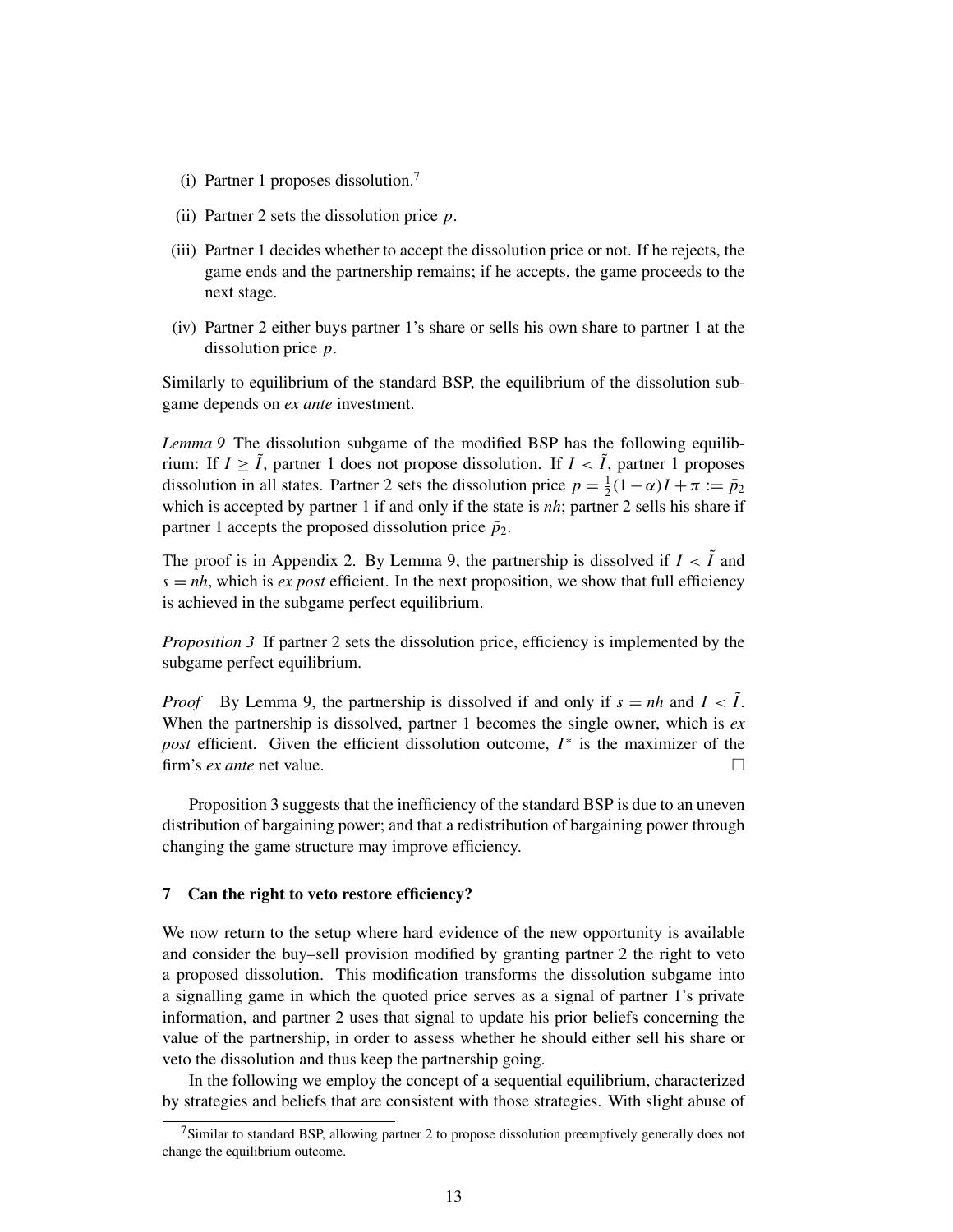language, we will refer to the game played after a buy–sell provision has been offered as the dissolution 'subgame'.

In the dissolution subgame with the right to veto, the action set of partner 2 has three elements: 'buy', 'sell', and 'veto'. And partner 1 chooses between 'propose' a buy–sell provision and 'don't propose'. However,

*Lemma 10* The dissolution subgame can be reduced to one where partner 1 always proposes and quotes a price  $p \geq \frac{1}{2}$  $\frac{1}{2}$ ; and partner 2 only chooses between 'sell' and 'veto' (and never contemplates 'buy').

*Proof* (i) Observe that partner 2 will always veto, if partner 1 offers a price  $p \in$  $\left[\frac{l}{2}\right]$  $\frac{1}{2}, \frac{1}{2}$  $\frac{1}{2}(1+\alpha)$ ], because veto gives him a payoff equal to  $\frac{1}{2}(1+\alpha)$  or more. Therefore, 'don't propose' is payoff-equivalent to proposing a price  $p \in \left[\frac{1}{2}\right]$  $\frac{1}{2}, \frac{1}{2}$  $\frac{1}{2}(1+\alpha)$ ]. We conclude that we can represent 'don't propose' with 'propose' a price from that interval.

(ii) Observe that if partner 1 proposes a price  $p < \frac{1}{2}$  $\frac{1}{2}$ , partner 2 will either buy or veto, since buying is better than selling in that case. Instead of selling at such a price, partner 1 prefers to maintain the partnership. Therefore, in the light of 1), proposing a price  $p < \frac{1}{2}$  $\frac{1}{2}$  is inferior to proposing a price  $p \in \left[\frac{1}{2}\right]$  $\frac{1}{2}, \frac{1}{2}$  $\frac{1}{2}(1+\alpha)$ ]. We conclude that partner 1 will always propose and quote a price  $p \geq \frac{1}{2}$  $\frac{1}{2}$ .

# 7.1 A partial separating equilibrium that may restore efficiency

As in the game of BSP without the right to veto, the equilibrium of the dissolution subgame depends on the level of investment. Four intervals of investment must be distinguished:

$$
I_1 := \left[ 0, \frac{q_{nh}\tilde{I}}{2(q_{th} + q_{nh})} \right], \quad I_2 := \left( \frac{q_{nh}\tilde{I}}{2(q_{th} + q_{nh})}, \frac{\tilde{I}}{2} \right)
$$

$$
I_3 := \left[ \frac{\tilde{I}}{2}, \tilde{I} \right), \quad I_4 := \left[ \tilde{I}, +\infty \right).
$$
(19)

*Lemma 11* The dissolution subgame has a 'partial separating equilibrium'. There, dissolution occurs:

- (i) never if *I* is 'high':  $I \in I_4$ ,
- (ii) only in state *nh* if  $I \in I_3$ ,
- (iii) in state *nh* and with positive probability also in state *th* if  $I \in I_2$ ,
- (iv) in states *nh* and *th* if *I* is 'low':  $I \in I_1$ .

A detailed formulation and proof of Lemma 11 is in Appendix 3.

Notice that in such a separating equilibrium the critical investment required to deter dissolution becomes smaller than in the case without the right to veto. Now, the minimum investment required to deter dissolution in all states is equal to *I*, and the minimum investment required to deter dissolution in state *th* only is equal to  $\frac{7}{2}$ .

We now show that, when partner 2 has the right to veto, the overall game has a perfect equilibrium, for some subset of the feasible parameters, that implements the efficient investment and dissolution rule.

 ${}^{8}$ If  $\alpha$  > 1, this argument can be simplified, because in that case 'veto' dominates 'buy'.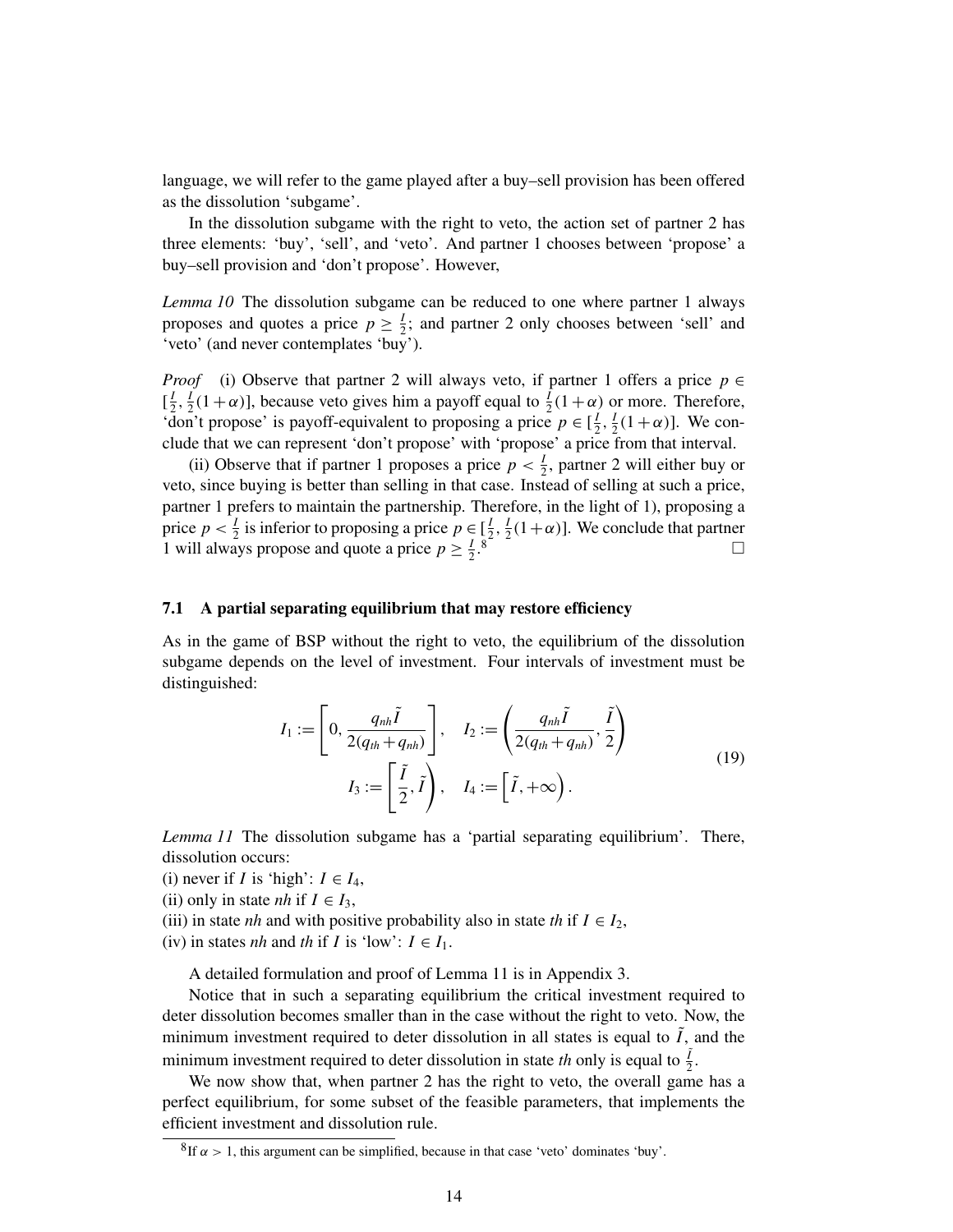*Proposition 4* The partial separating equilibrium implements the efficient investment and dissolution rule if and only if  $\pi \leq 2\tilde{\pi}(\alpha) - \alpha^2 q_{nh}^2$ .

*Proof* Suppose  $\pi \leq 2\tilde{\pi}(\alpha) - \alpha^2 q_{nh}$ . For those parameters, one has  $I^* \in I_3$ . By definition of  $I^*$ , the *ex ante* net value of the firm is maximized, provided dissolution occurs if and only if  $s = nh$ . In the partial separating equilibrium, that condition is satisfied for all  $I \in I_3$ , and therefore, for  $I = I^*$ .

Now suppose in equilibrium  $I = I^*$  and dissolution takes place if and only if  $s =$ *nh*. Then  $\pi \leq 2\tilde{\pi}(\alpha) - \alpha^2 q_{nh}$  must hold. Suppose otherwise, i.e.,  $\pi > 2\tilde{\pi}(\alpha) - \alpha^2 q_{nh}$ . It follows that  $I^* < \frac{\tilde{I}}{2}$  $\frac{\tilde{I}}{2}$ , which implies  $I^* \in \{I_1, I_2\}$ . If the efficient investment level  $I^*$  is chosen, the partnership is dissolved in state *nh* and with a positive probability in state *th* by lemma 11, which is a contradiction. □

Proposition 4 states a necessary and sufficient condition for an efficient equilibrium. If that condition is not satisfied, the partial separating equilibrium results in inefficiencies, in the sense that investment or dissolution efficiency are violated. Nevertheless, the buy-sell provision with veto right still performs better than the one without veto right since it leads to a higher expected firm value.

*Corollary 1* Under the buy-sell provision with veto right the expected firm value is never lower than under the buy-sell provision without veto right.

When  $\pi \leq 2\tilde{\pi}(\alpha) - \alpha^2 q_{nh}$ , the superiority of BSP with veto right is obvious. The proof of the remaining case is straightforward and hence contained only in the downloadable Appendix.

# 7.2 A partial pooling equilibrium that entails inefficiency

As in other signalling games, the dissolution subgame has also other equilibria, with different properties.

*Lemma 12* The dissolution subgame has a 'partial pooling equilibrium'. There, for all investment levels  $I \in I_3 \cup I_4$  and all states *s* partner 1 quotes the same price at which partner 2 vetoes, and no dissolution occurs.

The detailed formulation and proof of Lemma 12 is also in the Appendix 3.

*Proposition 5* The partial pooling equilibrium always entails inefficiency.

*Proof* If  $I \in \{I_3, I_4\}$ , by Lemma 12, in all states *s* partner 1 quotes the same price at which partner 2 vetoes; therefore, no dissolution occurs. If  $I \in \{I_1, I_2\}$ , then the partnership is dissolved in states *nh* and with positive probability in state *th*, which implies excessive dissolutions. Therefore, the outcome of the partial pooling equilibrium is always inefficient.  $\Box$ 

<sup>&</sup>lt;sup>9</sup>Recall, the set of feasible  $(\pi, \alpha)$  is  $\{(\pi, \alpha) | \pi > \tilde{\pi}(\alpha)\}.$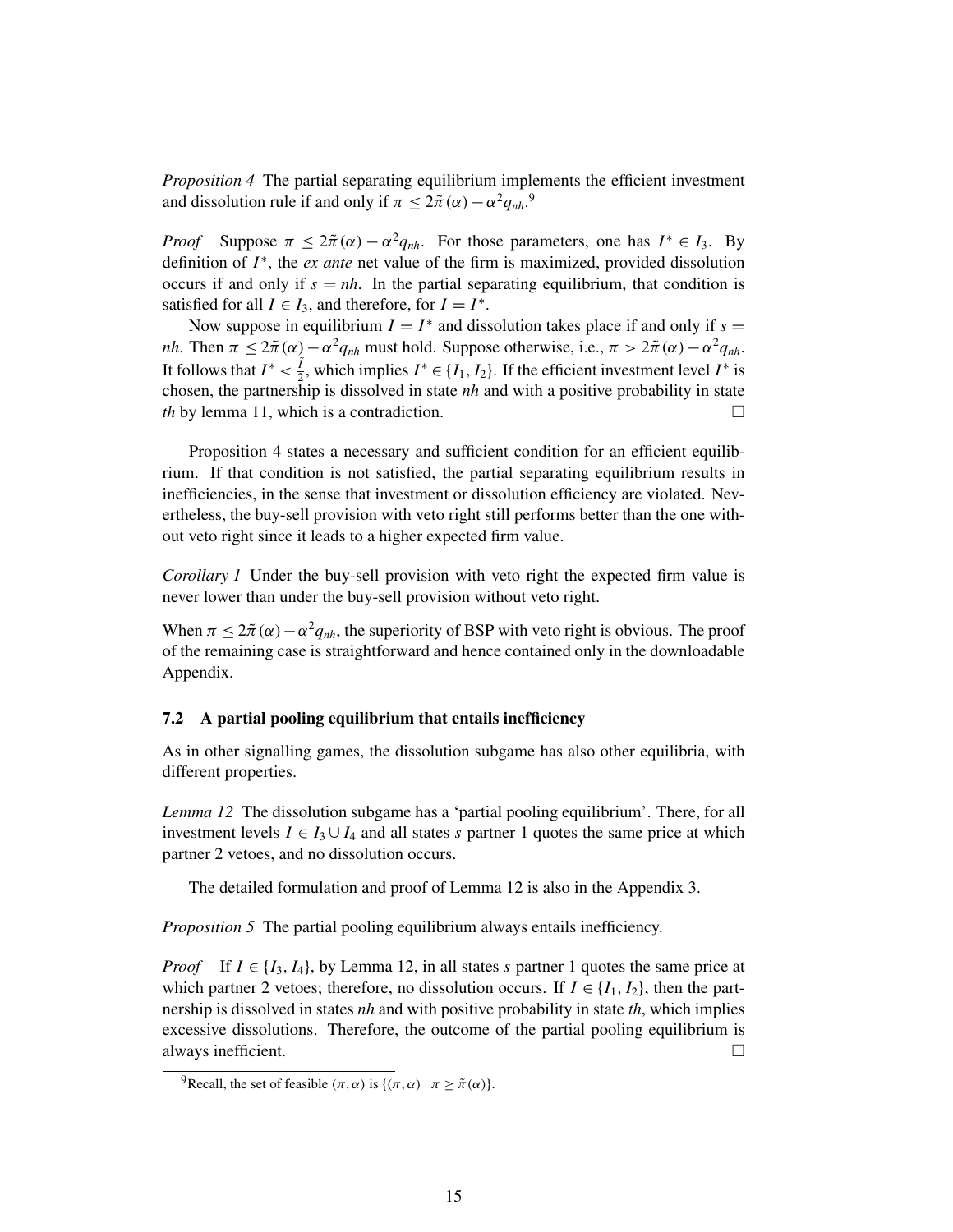As we have seen, adding the right to veto to BSP may restore efficiency for some parameters. However, it gives rise to multiple equilibria. If the inefficient equilibrium stated in Proposition 5 is played, under some parameters, dissolution is blocked when it is efficient. When partners expect that equilibrium to be played, they choose an investment level equal to  $I_1$  which is higher than  $I^*$  ('too–big–to–fail' policy). In such cases, both buy–sell provision with and without veto right are inefficient. No veto right ensures that a dissolution always occurs when it is called for while granting the veto right has the advantage of providing better investment incentives.

However, if one applies standard equilibrium refinements such as the 'intuitive criterion' introduced by Cho and Kreps (1987) and Banks and Sobel (1987), only the partial separating equilibrium in which partner 1 reveals his private information survives. The partial pooling equilibrium relies on partner 2's off–equilibrium path belief that if partner 1 has quoted a very high price, the state of the world is believed to be *th*. That belief in turn is sustained by partner 1 playing a dominated strategy in state *nh* (see the strategies and beliefs of Lemma 12 in Appendix 3). This suggests that one can assert with confidence that adding veto power tends to restore efficiency.

Although efficiency can also be restored by granting full bargaining power to partner 2, as shown in section 6, implementation of bargaining power allocation is generally difficult and may rely on complex sets of fines and unrealistic behavioral assumptions about how agents solve long-chains of backward induction problems (see Aghion et al., 1994). In contrast, BSP with veto is very simple and easy to understand, and it does not require any complex multistage game specified legally or high order common knowledge of rationality.

#### 8 Can renegotiations restore efficiency?

Can partners restore efficiency through renegotiations? The presence of inefficient dissolutions gives the partners an incentive to renege the BSP rule. However, as in other asymmetric information problems, renegotiations can only restore efficiency in some cases (see, for example, Matthews, 1995).

After partner 1 has requested dissolution one partner may propose to renege the default BSP agreement in order to keep the partnership together in exchange for some transfer. This may then trigger a bargaining process. For simplicity, we assume the simplest possible bargaining process, where one party makes an ultimatum offer. If that offer is accepted, the partnership is maintained and a stipulated transfer is paid. Otherwise it is dissolved according to the default BSP agreement at the strike price initially proposed by partner 1. Two cases must be distinguished: (i) the informed party, partner 1, makes the renegotiation offer, and (ii) partner 2 takes the initiative. The first case gives rise to a signalling and the second to a screening problem.

#### 8.1 Signalling

In the signalling case, for  $I \in \Lambda := \left[\frac{q_I \tilde{I}}{2(a_I + 1)}\right]$  $\frac{q_l \tilde{I}}{2(q_{th}+q_l)}, \frac{(q_l+2q_{th})\tilde{I}}{2(q_{th}+q_l)}$  $\frac{(q_l+2q_{th})\tilde{I}}{2(q_{th}+q_l)}$ ] ⊂ [0,  $\tilde{I}$ ], the dissolution/ renegotiation subgame has a partial separating equilibrium in which the partnership is only dissolved in state *nh*. In that subgame equilibrium, partner 1 proposes dissolution in all states and offers to renegotiate in states {*th*,*l*} by asking for a positive transfer  $t = \frac{\alpha I}{2} + \frac{q_{th}\pi}{2(q_{th}+q_l)}$  from partner 2. The renegotiation proposal by partner 1 perfectly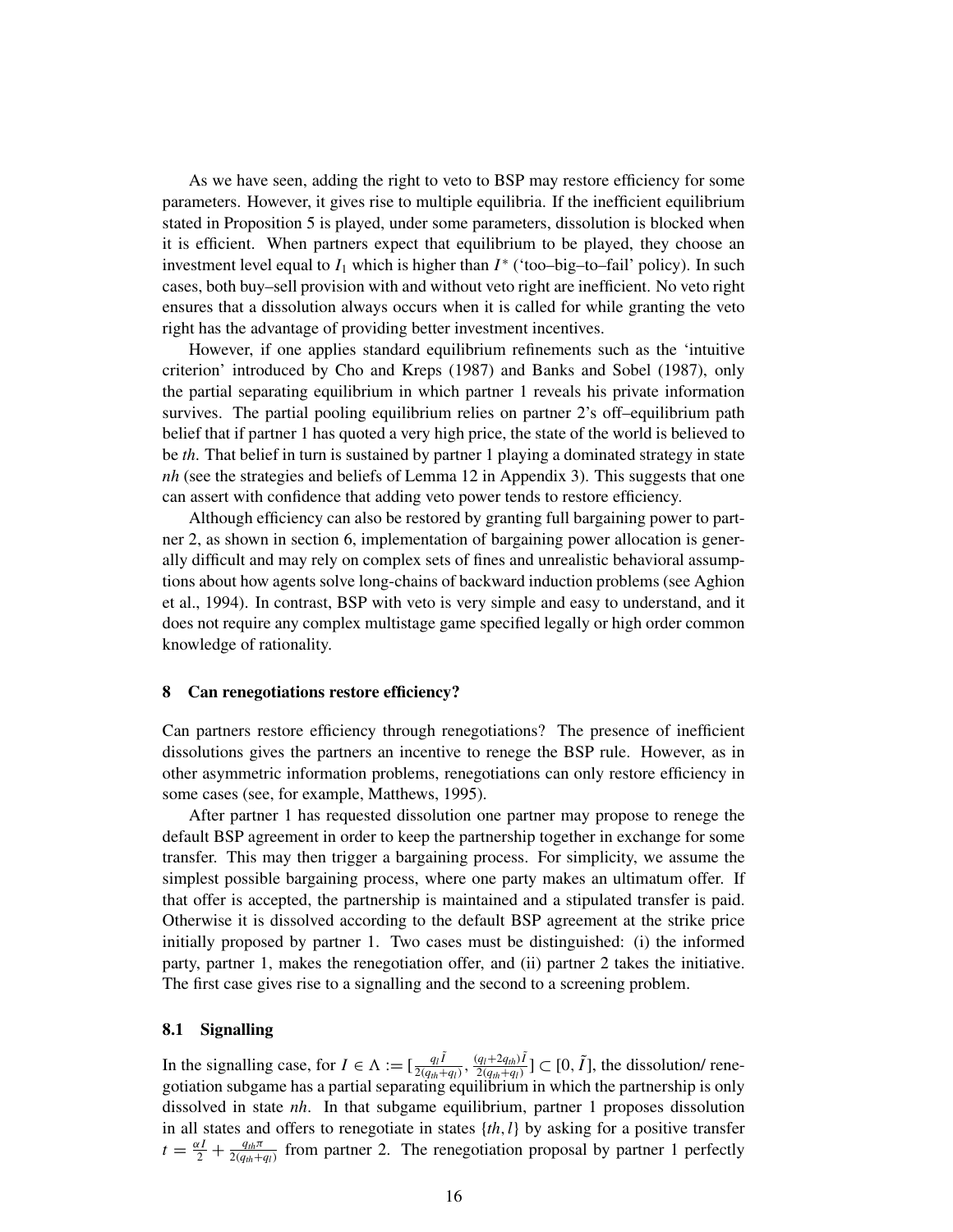differentiates state *nh* from other states, and partner 2 takes the signal and accepts the renegotiation offer when it is proposed. One can further show that if the parameters satisfy  $\pi(\alpha) \in \left[\frac{2(q_l+q_{th})}{q_l+2q_{\alpha}}\right]$  $\frac{d^2(q_l+q_{th})}{q_l+2q_{th}}\left(\tilde{\pi}\left(\alpha\right)-\frac{1}{2}\right)$  $\frac{1}{2}q_{nh}\alpha^2\big),\left(\frac{q_{th}+q_l}{q_l}\right)$  $\left(2\tilde{\pi}(\alpha) - q_{nh}\alpha^2\right)$ ], the above subgame equilibrium forms a perfect equilibrium of the entire game and the equilibrium investment is  $I = I^*$ , which implies that efficiency is achieved.

However, as in other signalling games, the dissolution/renegotiation subgame has also pooling equilibria for some parameters which, by definition, cannot implement efficiency. Moreover, as the above equilibrium illustrates, renegotiation creates an additional hold-up problem by granting partner 1 more opportunity to extract surplus from the weaker partner.

### 8.2 Screening

Instead of letting the informed party propose renegotiation one can, of course, let the uninformed partner 2 be the proposer. Interestingly, in this case one finds a pooling equilibrium that implements full efficiency for a small set of parameters. That equilibrium is characterized as follows.

The partnership chooses the efficient investment  $I = I^*$ . Partner 1 proposes dissolution in all states with price  $p = p^* = I/2$ , partner 2 renegotiates and offers the transfer  $\bar{t} = (\pi - \alpha I)/2$  in exchange for keeping the partnership, and partner 1 accepts iff *t* ∈  $[\bar{t}, \bar{t}_+)$  and  $s \in \{th, l\}$ , or  $t \in [\bar{t}_-, \bar{t})$  and  $s = l$  or in all states if  $t \ge \bar{t}_+$ , where  $\bar{t}_+$  denotes the smallest transfer that ensure acceptance in all states and  $\bar{t}_-$  the highest transfer that ensures acceptance in state *l*. The beliefs of partner 2 are such that priors are confirmed if dissolution is requested. One can show that there exists a small parameter set for which these strategies are mutual best replies and the beliefs are consistent with them. As a result, the partnership is dissolved only in state  $s = nh$ , which is efficient for the given investment *I* ∗ .

However, the above equilibrium survives only for a fairly small parameter set. For example, it fails to exist if  $q_l + q_{nh} > 1/2$  or if  $q_{nh} > q_{th}$ . Moreover, it gives rise to the same hold-up problem as when partner 1 is given the option of requesting for renegotiation.

#### 9 Conclusion

With this paper we have extended the partnership dissolution literature, initiated by Cramton et al. (1987), by setting up an explicit model of partnerships that may explain why partnerships form and yet dissolve in the face of new business opportunities. We analysed the effect of the commonly advised and frequently used dissolution rule, known as buy–sell provision. That rule ensures that, conditional on dissolution, the assignment of single ownership is efficient. However, it always entails an efficiency loss, either in the form of excessive dissolutions, combined with underinvestment, or efficient dissolutions, combined with overinvestment. When a right to veto is added, efficiency may be restored. When the uninformed partner has the right of setting the dissolution price, full efficiency is achieved. When renegotiation is allowed, efficiency may be restored in some cases; however, it gives rise to an additional hold–up problem where the informed partner extracts rent from the uninformed partner.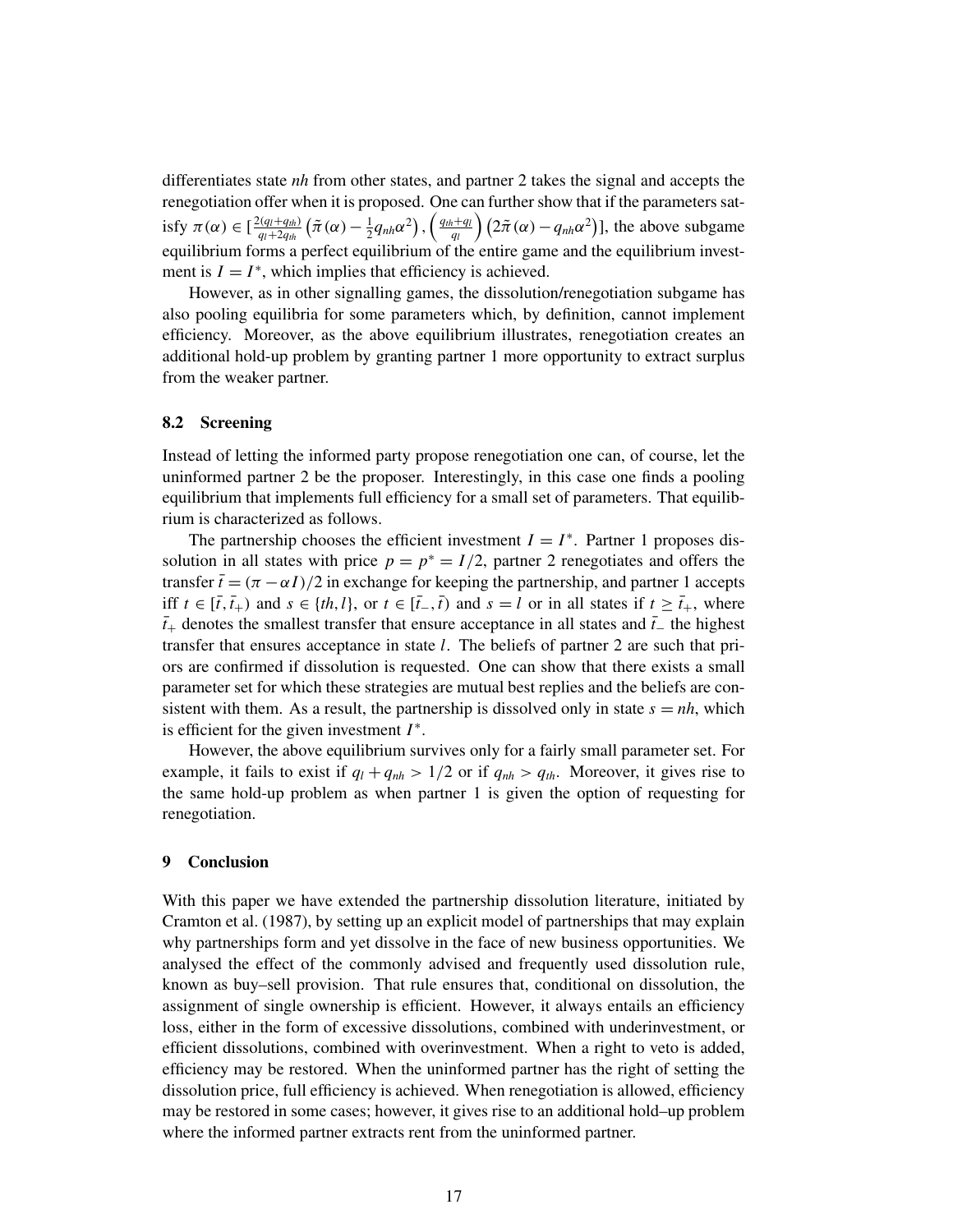One testable hypothesis is that the buy–sell provision with a veto right provides better investment incentives. Therefore, when it is important to protect specific investments, one might expect to see more term partnerships which partners cannot leave without the consent of their fellow partners (or one has to compensate for the damages in case of breach of contract).

Finally, although our model focuses on buy–sell provision, it should be regarded as a starting point for a more general analysis of the interaction between investment and dissolution incentives. For example, it would be interesting to see what happens if investments are intangible services that may not be contractible. We conjecture that this makes the inefficiency problem caused by BSP more severe, since it gives rise to an additional free riding problem. It would also be interesting to see how other dissolution rules perform, such as winner's bid auction, loser's bid auction, and bargaining with alternating offers.

### Acknowledgements

We thank Paul Schweinzer and an anonymous referee for their comments.

# Funding

Deutsche Forschungsgemeinschaft (SFB Transregio 15, 'Governance and Efficiency of Economic Systems').

#### Appendix

Here we spell out the proofs that were not included in the main text. An extended version that fully covers all cases is available for download at http://www2.wiwi. hu-berlin.de/institute/wt1/research/2009/extended-appendix. pdf.

#### Appendix 1 Proof of Proposition 2

Here we solve the dissolution subgames assuming that both partners may call for dissolution (as in Section 5) and prove the sufficient condition stated in Proposition 2.

We have already shown in Lemmas 6–8 that if partner 2 proposes, he proposes the price  $p_2 = \frac{I + \pi}{2}$  $\frac{1}{2}$ ; furthermore, in equilibrium  $I < 2I$ . Therefore, we only need to solve the dissolution subgames for (i)  $I \in [0, \tilde{I})$ , (ii)  $I \in [\tilde{I}, 2\tilde{I})$ .

*Lemma 13* Suppose  $I < \tilde{I}$ . Then, the equilibrium dissolution strategies are: Partner 1 calls for dissolution and sets  $p_1 = \frac{1}{2}$  $\frac{1}{2}$ , if and only if  $s \in \{th, nh\}$ ; and if he gets the buy-sell option, 'buys' if and only if the strike price  $p \leq \frac{1+\pi}{2}$  $\frac{1}{2}$  and  $s \in \{th, nh\}$ . Partner 2 calls for dissolution, i.e.  $\tau_2(I) = 1$ , sets  $p_2 = \frac{I + \pi}{2}$  $\frac{1}{2}$ , if and only if  $(q_l, I) \in S_1 :=$  $\{(q_l, I) \mid q_l \leq \frac{\pi}{2\pi + \alpha I}\}\;$  if he gets the buy-sell option, he sells if and only if the strike price is  $p \geq \frac{1}{2}$  $rac{1}{2}$ .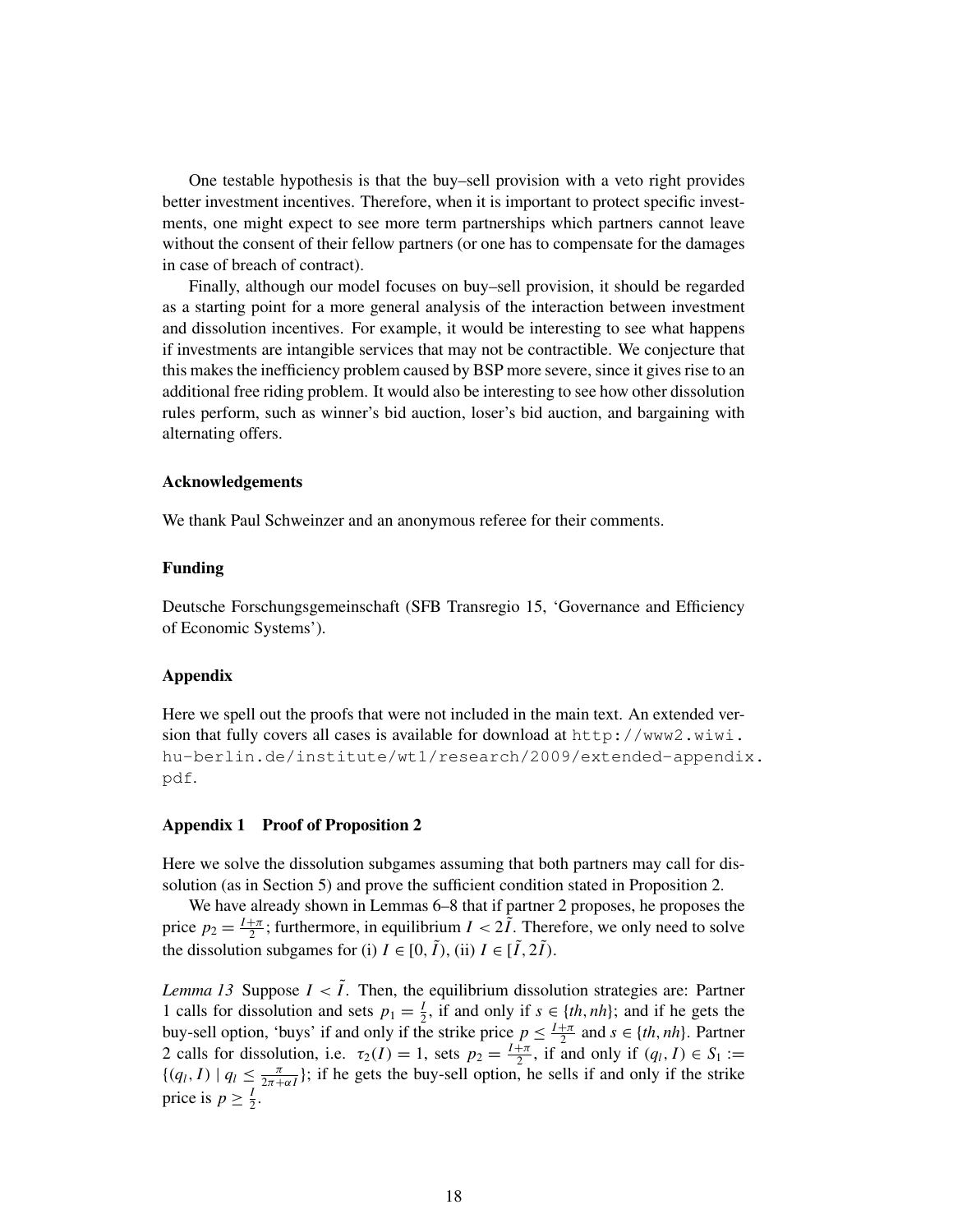*Proof* Suppose partner 1 plays the asserted equilibrium strategy. We determine for which parameters it is a best reply of partner 2 to play  $\tau_2(I) = 1$ ,  $p_2 = \frac{I + \pi}{2}$  $rac{+\pi}{2}$ .

Denote the payoff of partner 2 if he plays  $\tau_2(I) = 1$  by  $u_2$  and that if he plays  $\tau_2(I) = 0$  by  $u'_2$  $\frac{1}{2}$ . Then,

$$
u_2 - u_2' = \frac{I + \pi}{2} (1 - 2q_l) + q_l I - \left( (1 - q_l) \frac{I}{2} + q_l \frac{I(1 + \alpha)}{2} \right) \ge 0 \iff (q_l, I) \in S_1.
$$

Next, suppose partner 2 plays the asserted equilibrium strategy. If that strategy prescribes  $\tau_2(I) = 0$ , we are back in the game where only partner 1 proposes (see Lemma 3). If  $\tau_2(I) = 1$ , any price below  $p_2$  (including the above stated price  $p_1$ ) is a best reply of partner 1. Because then partner 1 buys at  $p_2$  if and only if  $s \in \{th, nh\}$ and thus earns the payoff  $u_1 = \frac{I + \pi}{2}$  $\frac{2+\pi}{2}$ , regardless of which state occurred; whereas if he quotes a higher price than  $p_2$ , partner 2 will sell, which will lead to the payoff

$$
u'_{1} = \begin{cases} I + \pi - p_{1} & \text{if } s \in \{th, nh\} \\ I - p_{1} & \text{otherwise,} \end{cases}
$$

which is obviously smaller than  $u_1$ . Hence, the asserted strategies are mutual best replies.

*Lemma 14* Suppose  $I \in [\tilde{I}, 2\tilde{I})$ . Then, the equilibrium dissolution strategies are: Partner 1 calls for dissolution and sets  $p_1 = \frac{1}{2}$  $\frac{1}{2}$  if and only if  $s = nh$ ; and if he gets the buy-sell option, 'buys' if and only if the strike price  $p \leq \frac{1+\pi}{2}$  $\frac{1}{2}$  and  $s \in \{th, nh\}$ . Partner 2 calls for dissolution, i.e.  $\tau_2(I) = 1$  and  $p_2 = \frac{I + \pi}{2}$ , if and only if  $(q_l, q_{th}, I) \in S_2 :=$  ${(q_l, q_{th}, I) | q_l \leq \frac{\pi(1-q_{th}-\alpha Iq_{th})}{\pi + \alpha I}}$ ; if he gets the buy-s  $\frac{-q_{th} - \alpha I q_{th}}{2\pi + \alpha I}$ ; if he gets the buy-sell option, he sells if and only if the strike price is  $p \geq \frac{1}{2}$  $rac{1}{2}$ .

*Proof* The proof is similar to the proof of Lemma 13 and hence omitted.

From these two Lemmas we conclude that in equilibrium partner 2 never calls for dissolution if  $q_l \geq \frac{1}{2}$  $\frac{1}{2}$ , as asserted in Proposition 2.

# Appendix 2 Proof of Lemma 9

*Proof* If  $I < \tilde{I}$ , at stage 2, partner 2 has a weakly dominant strategy of setting the dissolution price at  $p = \bar{p}_2 = \frac{1}{2}$  $\frac{1}{2}(1-\alpha)I + \pi$ , which is accepted by partner 1 if and only if  $s = nh$ , and partner 2 sells his share when partner 1 accepts. A higher price than  $\bar{p}_2$ does not change anything if  $s \in \{th, l\}$ , but changes partner 1's decision at stage 3 from 'accept' to 'reject' if  $s = nh$ . In that case partner 2's payoff is reduced by

$$
\frac{1}{2}(1-\alpha)I + \pi - \frac{1}{2}(1+\alpha)I = \pi - \alpha I > 0
$$
\n(20)

Any price lower than  $\bar{p}_2$  but above  $p^* = I/2$  reduces partner 2's payoff in state *nh* as partner 2 sells his share at a cheaper price. If the price is reduced to  $\bar{p}_2 - \frac{1}{2}$  $\frac{1}{2}\pi$  or lower,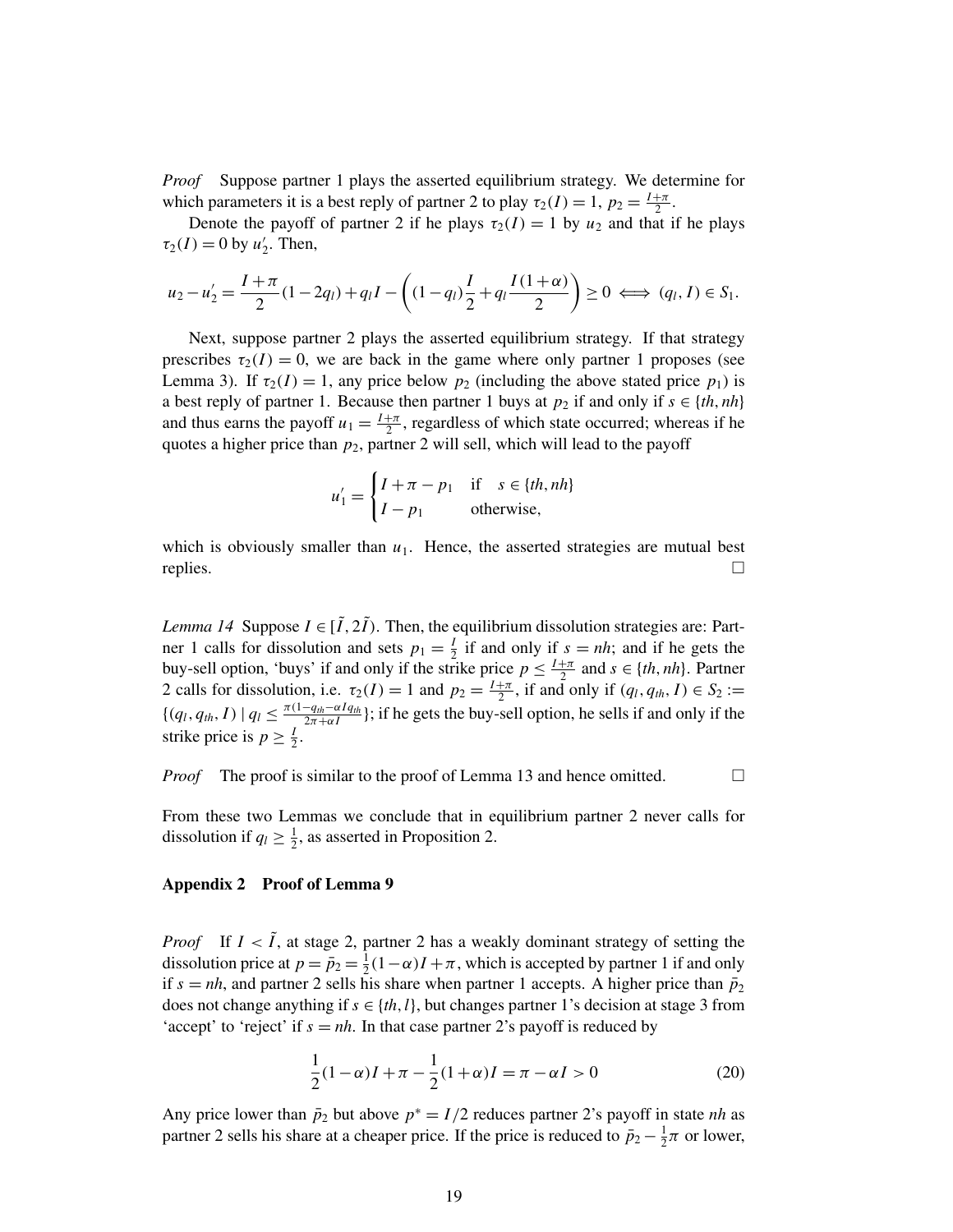it also changes partner 1's decision in state *th* from 'reject' to 'accept', this, however, reduces partner 2's payoff by

$$
\frac{1}{2}((1+\alpha)I + \pi) - \left(\bar{p}_2 - \frac{1}{2}\pi\right) = \alpha I > 0
$$
\n(21)

If the price is reduced to a level lower than  $p^*$ , partner 2's best strategy at the final stage becomes 'buy', and partner 1's best response at stage 3 is to 'reject' for any *s*. As a result, partner 2 receives a lower payoff than by setting the price at  $p = \bar{p}_2$ , as shown above for the case  $p > \bar{p}_2$ . Therefore, setting a price other than  $p = \bar{p}_2$  always reduces partner 2's payoff if it changes anything. Given partner 2's strategy, it is a best response for partner 1 to propose dissolution in any state at stage 1.

If  $I \geq I$ , setting some price  $p > \bar{p}_2$  is a best choice for partner 2. That price is rejected by partner 1 in all states. A price lower than  $\bar{p}_2$  changes partner 1's decision at stage 3 from 'reject' to 'accept' if  $s = nh$  and partner 2's payoff is reduced by at least

$$
\frac{1}{2}(1+\alpha)I - \left(\frac{1}{2}(1-\alpha)I + \pi\right) = \alpha I - \pi > 0
$$
\n(22)

Lowering the price further to change partner 1's decision from 'reject' to 'accept' in state *th* also further reduces partner 2's expected payoff. A price below *I* /2 will be rejected by partner 1 in all states as partner 2's best strategy at the final stage is to 'buy' rather than 'sell'. Hence, a dissolution price below *I* /2 is no improvement over  $p > \bar{p}_2$  for partner 2. Therefore, setting a price above  $\bar{p}_2$  is a best choice for partner 2 when  $I \geq I$ . Given partner 2's strategy, it is a best response for partner 1 not to propose any dissolution at stage 1.  $\Box$ 

# Appendix 3 Proof of Lemmas 11, 12

In the reduced game under BSP with the right to veto, the strategy of partner 1 is his probability of quoting a price *p*, denoted by  $\sigma_1(p; I, s) := \Pr\{P = p | S = s\}$ , with some support P. The strategy of partner 2 is  $\sigma_2(p; I) = Pr\{\text{sell} | p\}$  and  $1 - \sigma_2(p; I) =$ Pr{veto  $|p\rangle$ . And the beliefs of partner 2 are denoted by  $\delta_s(p, I) := Pr\{S = s | p\}$ .

Here we give detailed statements and proofs of Lemmas 11 and 12.

*Lemma 11* The equilibrium strategies and beliefs of the 'partial separating equilibrium' are: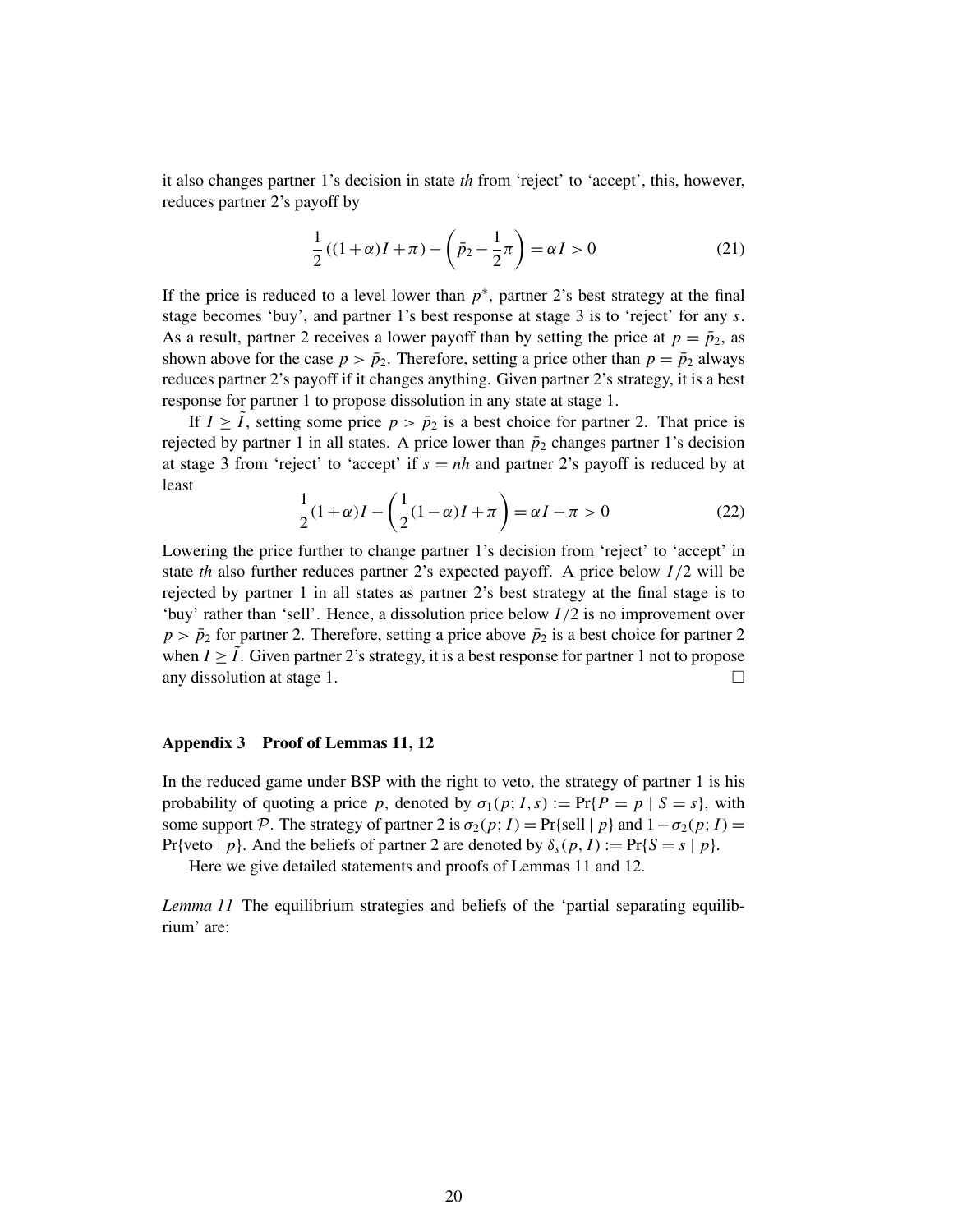Strategies:

$$
\sigma_1(\hat{p}(I);th, I) := \eta(I), \quad \sigma_1(p'_1;th, I) := 1 - \eta(I)
$$
\n(23)

$$
\sigma_1(\hat{p}(I); nh, I) := 1, \quad \sigma_1(p_1; l, I) := 1 \tag{24}
$$

$$
\frac{I}{2} \le p_1 < p_1' < \frac{(1+\alpha)I}{2} \le \hat{p}(I) := \frac{1}{2} \left( I(1+\alpha) + \delta_{th}(\hat{p}(I), I)\pi \right) \tag{25}
$$

$$
\sigma_2(p; I) = \begin{cases} 1 & \text{if } p > \hat{p}(I) \quad \text{or} \quad \left(p = \hat{p}(I) \quad \text{and} \quad I < \tilde{I} \right) \\ 0 & \text{otherwise} \end{cases} \tag{26}
$$

$$
\eta(I) := \begin{cases}\n0 & \text{if } I \in I_3 \cup I_4 \\
\frac{q_{nh}(\pi - 2\alpha I)}{2q_{th}\alpha I} & \text{if } I \in I_2 \\
1 & \text{if } I \in I_1\n\end{cases}
$$
\n(27)

Beliefs:

$$
\delta_{th}(p, I) := \begin{cases}\n1 & \text{if } p \in [p'_1, \hat{p}(I)) \\
\frac{q_{th}\sigma_1(\hat{p}(I);th, I)}{q_{nh} + q_{th}\sigma_1(\hat{p}(I);th, I)} & \text{if } p = \hat{p}(I) \\
0 & \text{if } p < p'_1 \text{ or } p > \hat{p}(I)\n\end{cases} \tag{28}
$$

$$
\delta_{nh}(p, I) := \begin{cases}\n1 & \text{if } p > \hat{p}(I) \\
\frac{q_{nh}}{q_{nh} + q_{th}\sigma_1(\hat{p}(I); th, I)} & \text{if } p = \hat{p}(I) \\
0 & \text{if } p < \hat{p}(I)\n\end{cases}
$$
\n(29)

$$
\delta_l(p, I) := \begin{cases} 1 & \text{if } p < p'_1 \\ 0 & \text{otherwise} \end{cases} \tag{30}
$$

*Proof* The beliefs are obviously consistent with the stated strategies, using Bayes' rule, when it applies. Also, partner 2's strategy is evidently a best reply, given his beliefs. It remains to be shown that partner 1's strategies are best replies, given the beliefs  $\delta(p, I)$ , for all investment levels.

The proof requires comparing partner 1's payoff when he follows the prescribed strategy and when he deviates. This tedious and mechanical exercise is available in the downloadable extended version of the appendix.

*Lemma 12* The equilibrium strategies and beliefs of the 'partial pooling equilibrium' for  $I \in I_3 \cup I_4$  are: Strategies:

$$
\sigma_1(p_1; s, I) := 1, \text{for all } s \in \Theta \tag{31}
$$

$$
\frac{I}{2} \le p_1 < \hat{p}(I) := \frac{1}{2} \left( I(1+\alpha) + \pi \right) \tag{32}
$$

$$
\sigma_2(p; I) = \begin{cases} 1 & \text{if } p \ge \hat{p}(I) \\ 0 & \text{otherwise} \end{cases}
$$
 (33)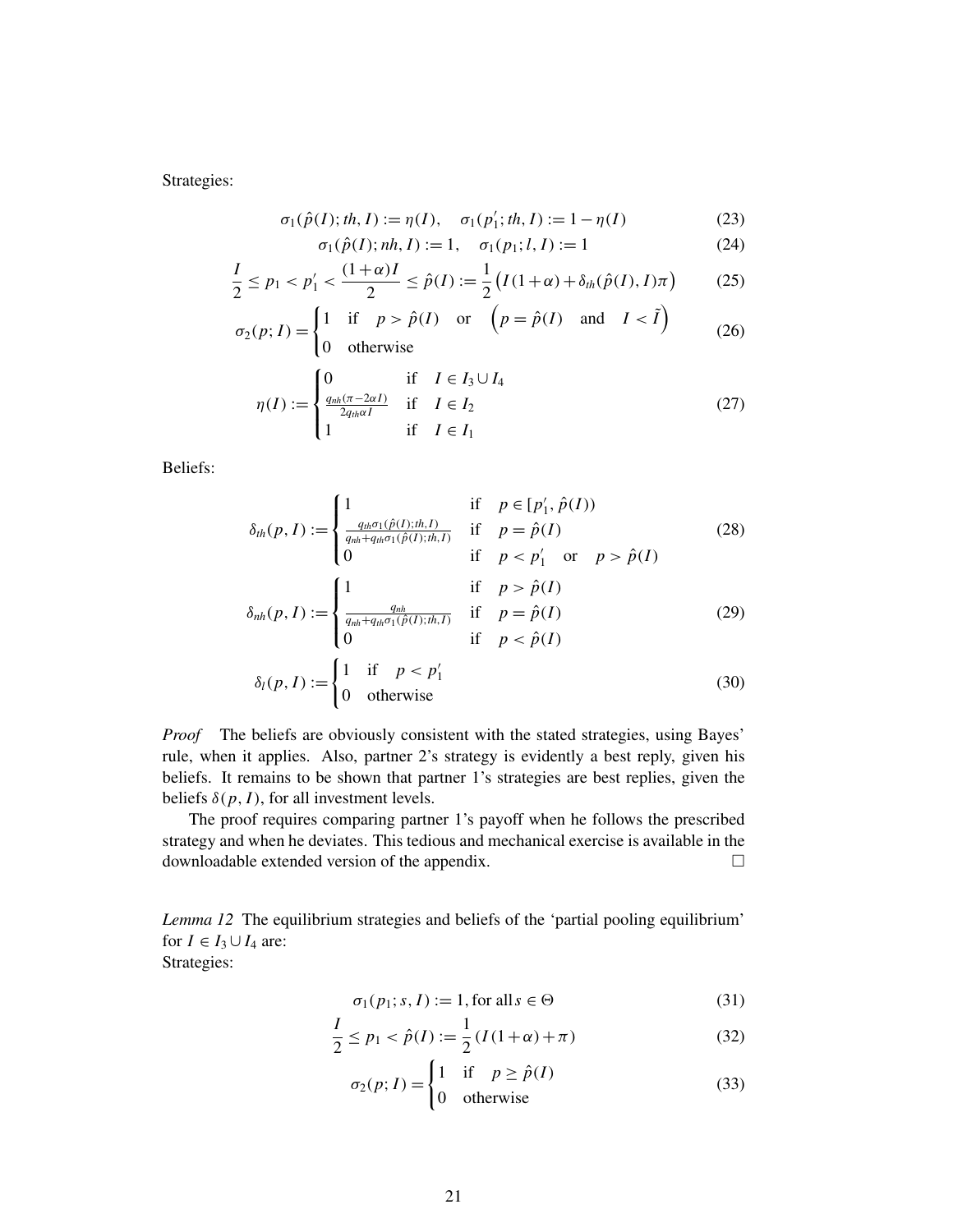Beliefs:

$$
\delta_{th}(p, I) := \begin{cases}\n1 & \text{if } p \ge \hat{p}(I) \\
q_{th} & \text{if } p \in [p_1, \hat{p}(I)) \\
0 & \text{otherwise}\n\end{cases}
$$
\n(34)

$$
\delta_{nh}(p, I) := \begin{cases} q_{nh} & \text{if } p \in [p_1, \hat{p}(I)) \\ 0 & \text{otherwise} \end{cases}
$$
 (35)

$$
\delta_l(p, I) := \begin{cases}\nq_l & \text{if } p \in [p_1, \hat{p}(I)) \\
1 & \text{if } p < p_1 \\
0 & \text{otherwise}\n\end{cases} \tag{36}
$$

*Proof* The beliefs are obviously consistent with the stated strategies, using Bayes' rule, when it applies. Also, partner 2's strategy is evidently a best reply, given his beliefs. Partner 1 can only make a difference if he deviates and quotes a price  $p \geq \hat{p}(I)$ , at which partner 2 sells for sure. However, that never pays.

#### References

- Aghion, P., M. Dewatripont, and P. Rey (1994) Regotiation design with unverifiable information, *Econometrica*, 62, 257–82.
- Banks, J. S. and J. Sobel (1987) Equilibrium selection in signaling games, *Econometrica*, 55, 647–61.
- Brooks, R. and K. E. Spier (2004) Trigger happy or gun shy? Dissolving commonvalue partnerships with Texas shootouts, Discussion paper, Kellogg School of Management.
- Che, Y.-K. and T. Y. Chung (1999) Contract damages and cooperative investments, *RAND Journal of Economics*, 30, 84–105.
- Che, Y.-K. and D. B. Hausch (1999) Cooperative investment and the value of contracting, *American Economic Review*, 89, 125–47.
- Cho, I. K. and D. Kreps (1987) Signaling games and stable equilibria, *Quarterly Journal of Economics*, 102, 179–221.
- Cramton, P. C., R. Gibbons, and P. Klemperer (1987) Dissolving a partnership efficiently, *Econometrica*, 55, 615–32.
- De Frutos, M. A. and T. Kittsteiner (2008) Efficient partnership dissolution under buy/sell clauses, *RAND Journal of Economics*, 39, 184-98.
- Farrell, J. and S. Scotchmer (1988) Partnerships, *Quarterly Journal of Economics*, 103, 279–97.
- Fieseler, K., T. Kittsteiner, and B. Moldovanu (2003) Partnerships, lemons, and efficient trade, *Journal of Economic Theory*, 113, 223–34.